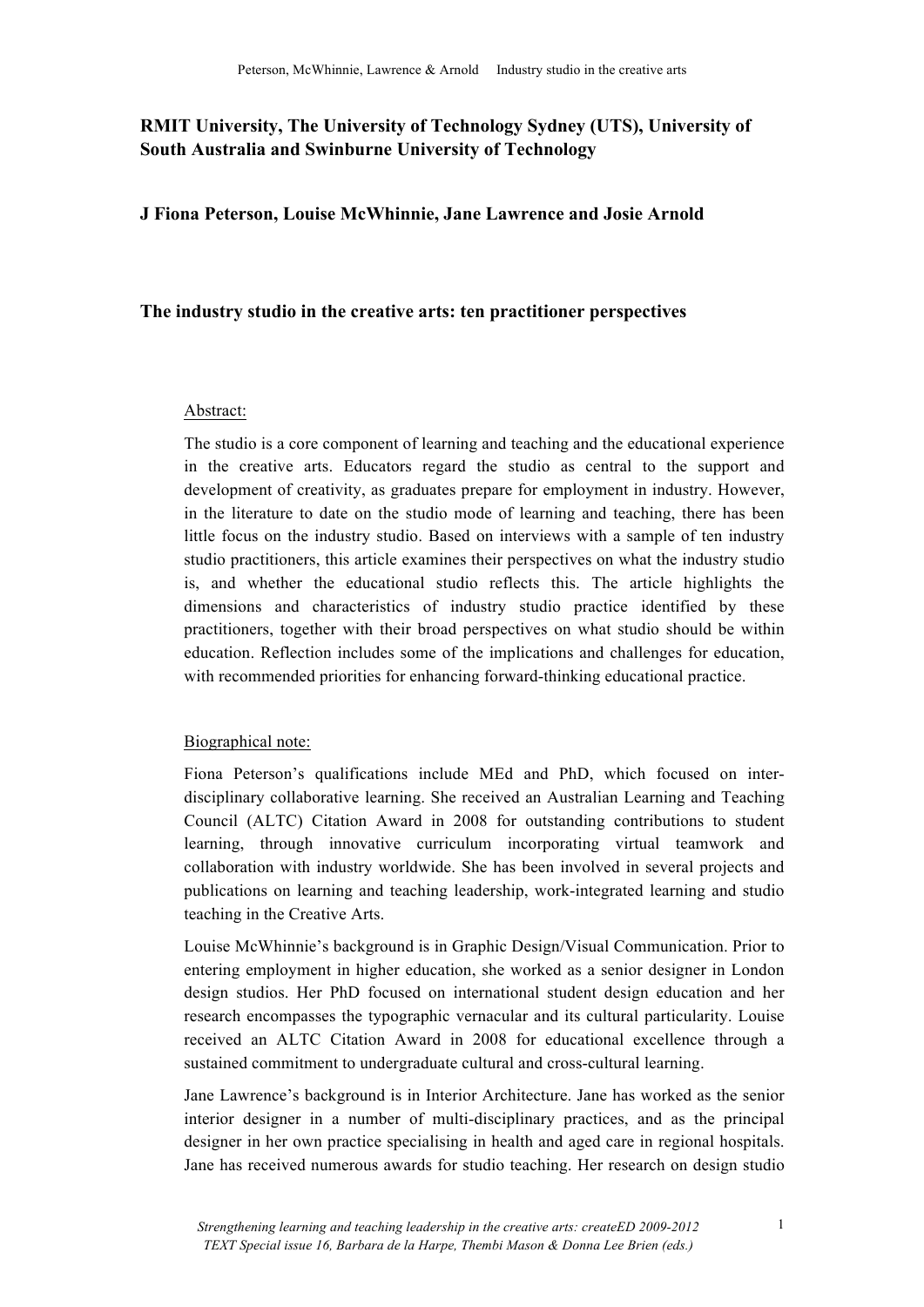pedagogies employing the tenets of memory and the everyday is widely published in books and journals.

Josie Arnold's background is in Creative and Educational Writing. She has published over 45 books in various genres and received several University and National awards for her teaching. She is the Inaugural Professor of Writing and established the MA (Writing) and the practitioner-based PhD by artefact and exegesis in writing.

Keywords:

Industry studio – Educational studio – Creative arts studio practice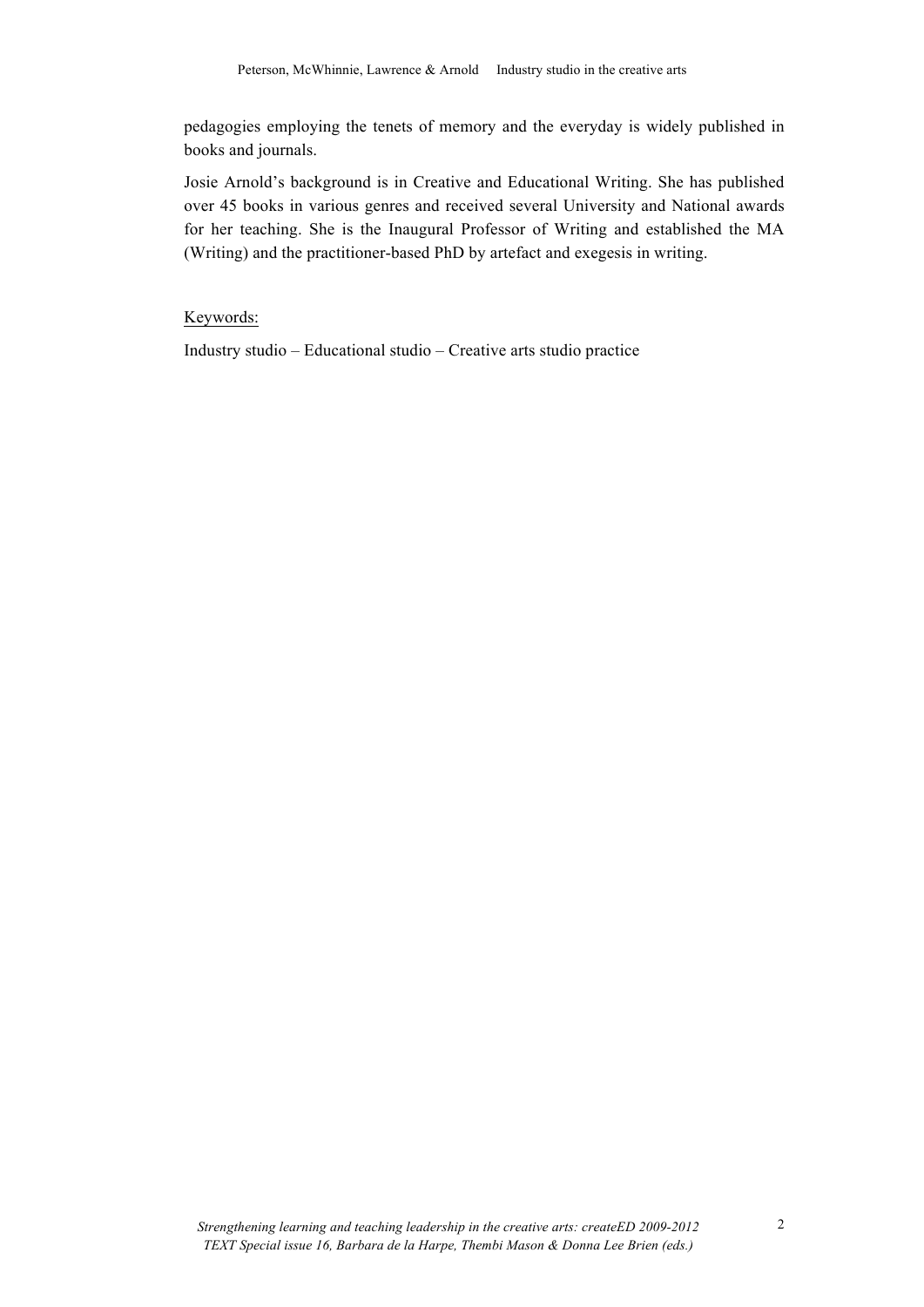### **Introduction and background**

The research presented in this article focuses on the studio model of learning and teaching in the creative arts disciplines, including art, architecture, design, performing arts (dance, music) and creative writing. In particular, industry studio practice and forward thinking are considered in relation to 'studio' in education. This builds on the work of the Australian Learning and Teaching Council (ALTC) Curriculum Development in Studio Teaching Project (STP), which investigated studio teaching in the broad disciplines of Art, Architecture and Design (Zehner et al. 2009). The STP included a focus on what constitutes effective studio practice in education, to inform curriculum development and future practice. That study included the comprehensive analysis of online surveys of both Heads of School and academics, case studies of educational practice, workshops and papers associated with three national forums (in 2007, 2008 and 2009) and a literature review.

In the STP, trends in curriculum design were identified, including an emphasis on the use of technology and industry-related content. The following benchmarks were developed for effective studio learning experiences: positive studio culture; quality staff; reasonable class size; student engagement; high levels of interaction; strong collaboration; quality projects; connection with industry and the profession; variety of outcomes; and appropriate studio space and facilities (Zehner et al. 2009). In terms of the benchmarks of 'quality staff' and 'quality projects', the STP outlined the importance of real-world projects, together with the ability of teachers to integrate their professional practice knowledge and skills in curriculum development and their teaching. The STP also identified four dimensions of the educational studio as: a culture/creative community; a mode of teaching and learning; a program of projects and activities; and a physical space or constructed environment. It was found that the successful integration of the four dimensions depends partly on the emulation of industry/professional practice.

What the STP study did not do, however, was to compare contemporary studio models in education with actual industry studio practice. Therefore, building upon the findings of the STP, input has been sought from industry as to what constitutes contemporary and predicted industry studio practice in the creative arts disciplines. This investigation of industry studio practice underpins a project focused on pedagogy, undertaken within the ALTC national leadership project titled '*createED*: strengthening learning and teaching leadership in the creative arts' (2009-2012). This article reports specifically on the industry studio practice project within createED, which was undertaken by a team of five researchers comprising discipline specialists in art, architecture, creative writing, design and education. the Education specialist coleading the team provided particular expertise in studio teaching (having been a member of the earlier STP). The other researchers in the industry studio practice project had a particular interest in their own disciplines, but also in the creative arts disciplines more broadly. Within this study, therefore, 'industry' is defined by the team as an artistic/design collective, incorporating professional practice and creative production. The conceptual framework of the industry studio practice project is shown in Figure 1 below: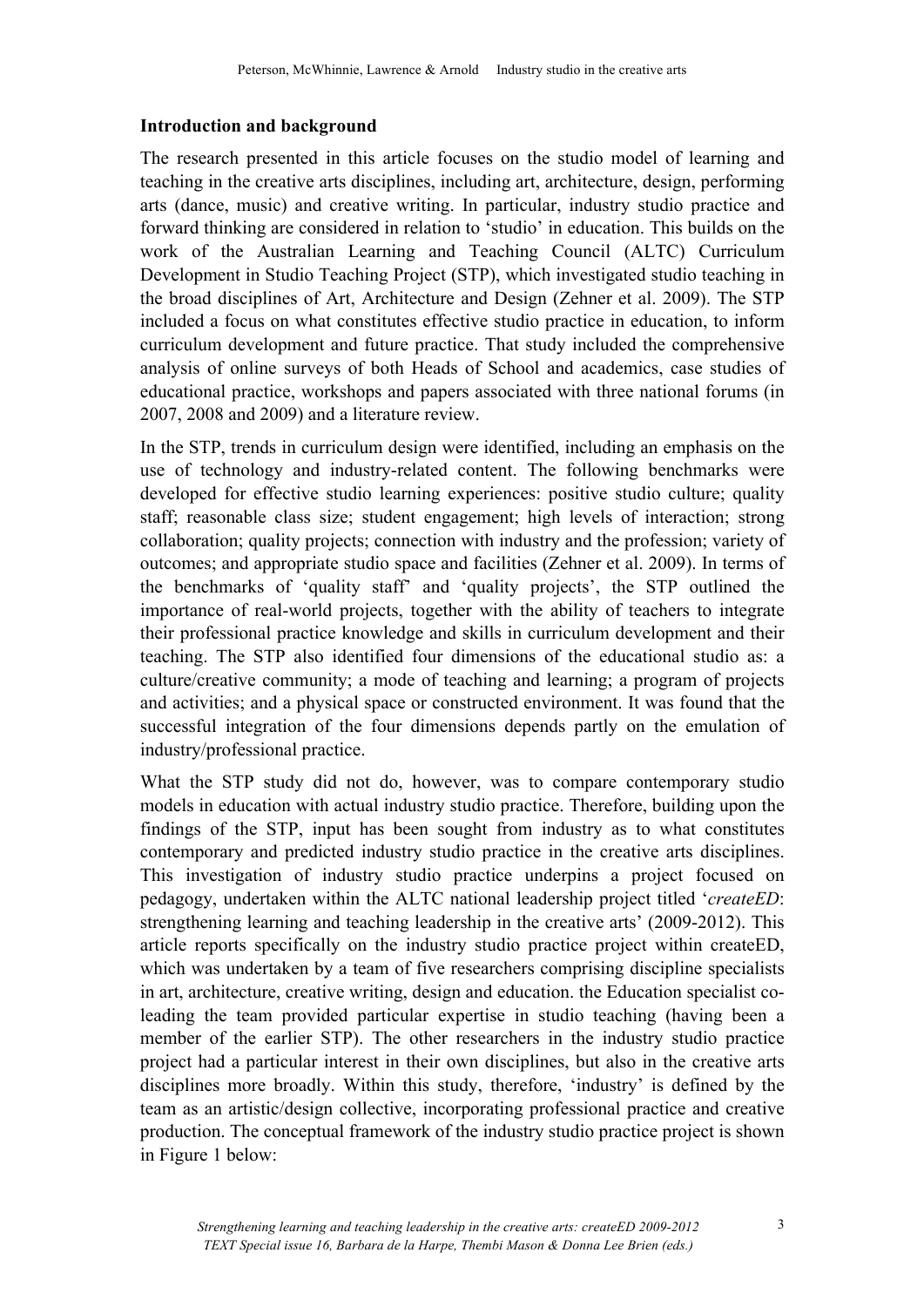

Fig. 1. Conceptual framework of parameters and outcomes of study.

The purpose of the investigation of industry studio practice was to explore connections between a) the commercial realities of current and predicted industry practice and b) the traditions of 'studio' in the creative arts disciplines in the academy. The aim was to highlight any similarities and differences, or gaps, in order to inform thinking about what studio is, could or should become in education. The ultimate aim is to support graduates as they prepare for industry practice.

### **Methodology**

Ten sample interviews were conducted, focusing on the dimensions and characteristics of current and predicted industry studios in the creative arts disciplines. While the interviews yielded insights regarding industry practitioner views of what studios are and how they function, given the small sample, these views can only be interpreted as indicative rather than conclusive for each discipline, or for the Creative Arts disciplines more broadly. Nonetheless, the insights shared and the analysis undertaken provides a useful starting point for discussion and further research. The ten industry studios selected to supply personnel for the interviews are located in capital cities of three states in Australia (New South Wales, Victoria and South Australia). While not providing a truly national sample, selecting studios in the cities of Sydney, Melbourne and Adelaide reflects diverse locations and studio practices in the different practice areas of:

- graphic design;
- industrial, product design;
- motion graphics, animation, film production;
- video, media installation;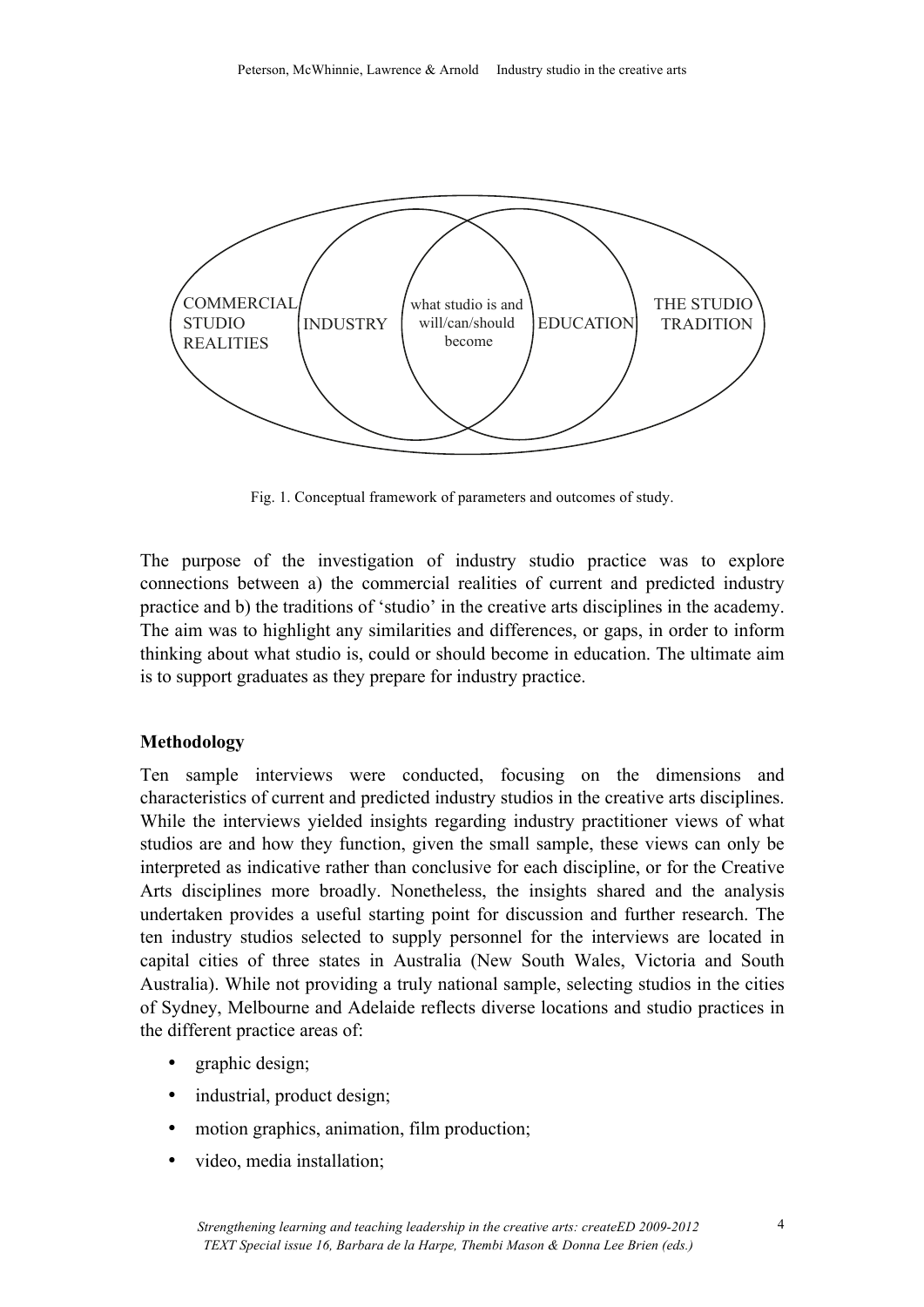- dance;
- creative writing;
- music:
- architecture, exhibition design;
- interior architecture, graphic design, industrial design; and
- architecture, interior architecture, graphic design, urban design, landscape architecture.

Each of the studios was selected according to diversity criteria, to ensure that the sample of ten interviews undertaken represented as much breadth of practice as possible. The studios therefore represented diversity in terms of their locations, discipline mix, and the following five additional criteria: the size of the studio practice; scale/client base; type of studio practice; type of studio activity; and type of studio outcome. Table 1, below, indicates the range of industry studios selected for interviews, for comparison.

The ten sample interviews conducted aimed to identify the dimensions and characteristics of current and predicted industry studios. Each interview included structured and semi-structured questions, to develop points raised during the conversation of the interview. The relationship between industry and educational studio underpinned the interview questions, which focused on what industry studio is and may become, and what the implications are for future educational studio practice (see Endnote).

An analysis of the interview responses involved internal homogenous categorization by distinctive heterogeneous themes. In line with de la Harpe et al. (2009) and Merriam (1990), categories were constructed based on emergence rather than predetermination. As initial categories were identified, they were expanded, then conflated and modified in response to the wealth of emergent data and the necessity for conceptual refinement. In order to negate the risk of interviewer bias towards the particular interviews each researcher conducted, the categorization of interview data was conducted initially by three individual researchers (two of whom conducted interviews and one who did not). With the final categorization formed through the analysis of three individuals, determination that all categories were distinct, whilst items within each category were similar, was assured, with concurrence (and nonconcurrence) mapped through incidence (see Table 2).

The investigation also involved case study analysis of effective educational studio practice from the STP report, to reveal any possible gaps in educational practice. The case studies were reviewed in terms of the dimensions and characteristics of effective educational studio practice, identified in the STP. These dimensions and characteristics were then compared with those for current and predicted industry studio practice, identified in the industry interviews.

A literature review was also undertaken. The existing literature review in the STP included a wide range of publications regarding studio practice; however, the STP analysis focused on assessment within the educational studio, based on journal articles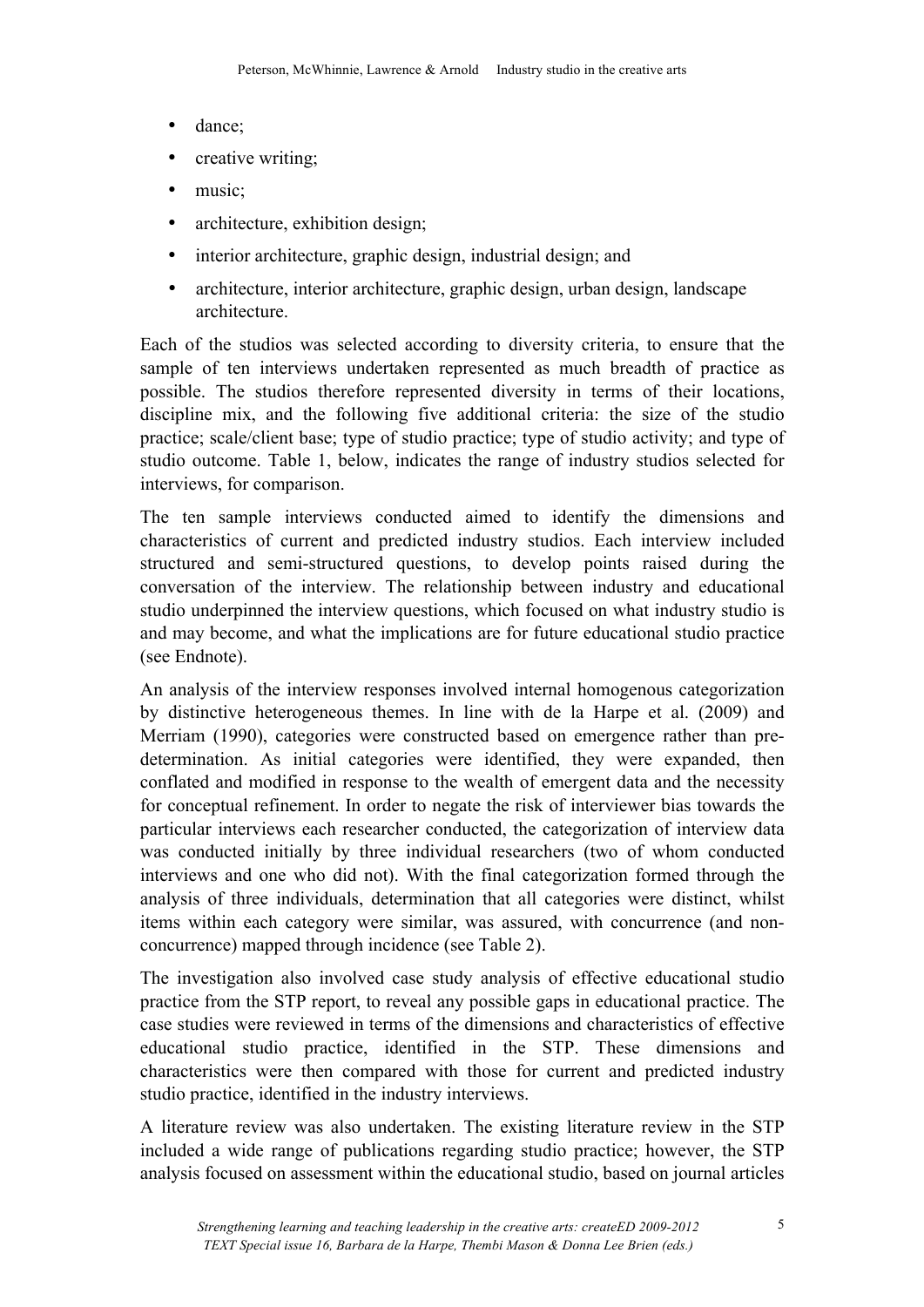for the previous decade. Therefore, the literature review for this study trawled existing literature on the industry relevance of educational studios and educational studio delivery. It was at this intersection that a gap in existing studio practice literature became apparent.

There is much academic discussion about the importance of studio in pedagogy. Indeed, studio experience in educational settings is a central theme in creative industry learning and teaching. For example, Nancy de Freitas sees arts practice as readily combinable with studio practicum so that the skills of creativity are enhanced, by ensuring that 'studio methods are defined and applied to reveal the intellectual and creative substance of the artwork or design' (2002: 1). Kathy Lynch et al. make the interesting observation that studio-based learning has contributed to the development of problem-based learning, as 'students practise skills and techniques and learn new concepts whilst working in an environment that encourages learning by doing, working together and seeking advice or assistance from mentors and tutors' (2001: 1). Studio teaching involving industry-aligned creativity underpins such effective studio practice, potentially contributing to what Erica McWilliam and Shane Dawson describe as 'creativity-enhancing' learning environments (2008: 633).

It is clear that studio-based learning prepares students for the real world of studio practice (Corkery et al. 2007, Lynch et al. 2001, Zehner et al. 2009), where the studio is regarded by practitioners as 'an experimental or a development space … as essential to the artist as the laboratory is to the scientist' (Edmonds et al. 2005: 455). Some are diversifying studio-based learning experiences, given the rapid advances in technology, to ensure that new technology-based design processes and products are incorporated in the learning experience for students (Reffat 2007).

However, there is limited research into industry studio practice in the creative arts fields such as design (Sunley et al. 2011). Furthermore, the paucity of research examining the ways in which industry studio practice is perceived by practitioners themselves, including how this integrates with the educational studio context and delivery approaches, has highlighted the need for this type of research.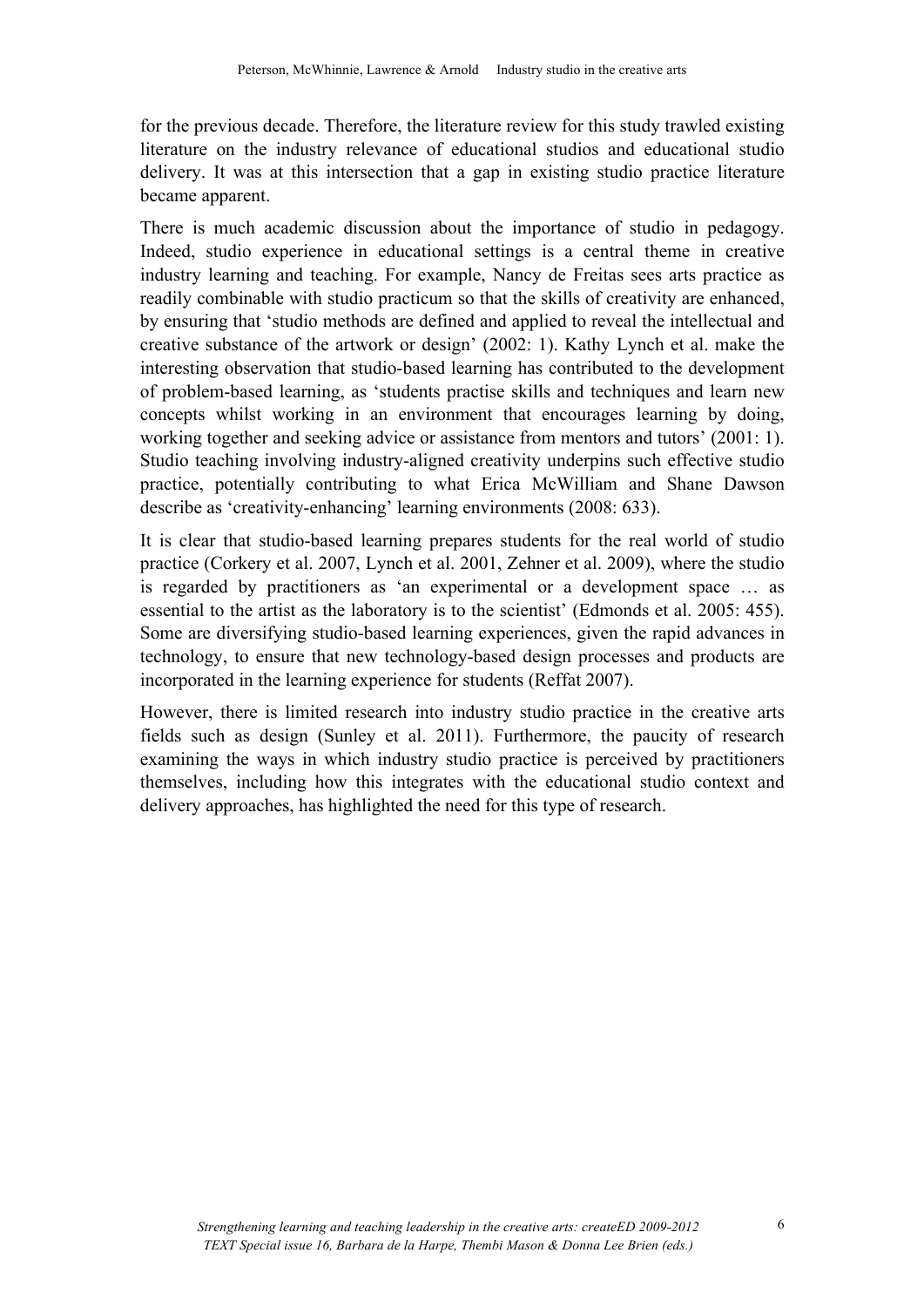|                                       | size: no. of                              | scale: client | type of studio    |                                       |                          |
|---------------------------------------|-------------------------------------------|---------------|-------------------|---------------------------------------|--------------------------|
| <b>Industry Studio</b> employees      |                                           | base          | practice          | type of studio activity               | type of studio outcome   |
| GD 2                                  |                                           | local         | new,              | collaborative,                        | process,                 |
|                                       |                                           |               | urban             | discipline specific,                  | mass production          |
|                                       |                                           |               |                   | focus on community projects           |                          |
| Ind $\overline{3}$                    |                                           | national      | new,              | inter-disciplinary collaboration,     | process,                 |
|                                       |                                           |               | recent graduates, | research embedded in practice,        | mass production to       |
|                                       |                                           |               | urban             | focus on ethical/sustainable practice | distribution/sale        |
|                                       |                                           |               |                   |                                       |                          |
|                                       |                                           |               |                   |                                       |                          |
|                                       |                                           |               |                   |                                       |                          |
|                                       | $MG/Anim/FP$ 10 (20 for specific national |               | established,      | interdisciplinary collaboration,      | process,                 |
|                                       | projects)                                 |               | urban             | focus on techincal                    | production               |
|                                       |                                           |               |                   | expertise/advancement                 |                          |
|                                       |                                           |               |                   |                                       |                          |
|                                       | $V/MI$ 1 (use of                          | national      | established,      | interdisciplinary,                    | process,                 |
|                                       | actors/dancers)                           |               | suburban          | local and virtual collaboration,      | production,              |
|                                       |                                           |               |                   | focus on environmental issues,        | installation             |
|                                       |                                           |               |                   | research embedded in practice         |                          |
|                                       |                                           |               |                   |                                       |                          |
|                                       |                                           |               |                   |                                       |                          |
| $\mathbf{Da}$  1                      |                                           | local         | established,      | interdisciplinary collaboration,      | process,                 |
|                                       |                                           |               | urban             | focus on physical well-being          | rehearsal,               |
|                                       |                                           |               |                   |                                       | to performance           |
| CW 1                                  |                                           | national      | established,      | collaborative,                        | process,                 |
|                                       |                                           |               | urban             | discipline-specific,                  | production,              |
|                                       |                                           |               |                   | research embedded in practice,        | mass distribution        |
|                                       |                                           |               |                   | focus on personal projects            |                          |
|                                       |                                           |               |                   |                                       |                          |
| Mul1                                  |                                           | national      | established,      | interdisciplinary.                    | process,                 |
|                                       |                                           |               | suburban          | local and virtual collaboration and   | rehearsal.               |
|                                       |                                           |               |                   | input, focus on youth/popular culture | to production/           |
|                                       |                                           |               |                   |                                       | performance/distribution |
|                                       |                                           |               |                   |                                       |                          |
| $Arch/Ex$ <sup>12</sup>               |                                           | local,        | established,      | interdisciplinary,                    | process,                 |
|                                       |                                           | regional      | urban             | local and virtual collaboration,      | to production            |
|                                       |                                           |               |                   | research embedded in practice,        |                          |
|                                       |                                           |               |                   | focus on corporate projects           |                          |
|                                       |                                           |               |                   |                                       |                          |
|                                       |                                           |               |                   |                                       |                          |
| $Int/GD/Ind$ 6                        |                                           | local,        | new,              | cross-disciplinary,                   | process,                 |
|                                       |                                           | regional      | urban             | local and virtual collaboration,      | to production/mass       |
|                                       |                                           |               |                   | focus on community                    | production,              |
|                                       |                                           |               |                   |                                       | installation             |
| $Arch/Int/GD/UD/LA$ 50 (900 globally) |                                           | international | established,      | cross-disciplinary,                   | process,                 |
|                                       |                                           |               | urban             | local and virtual collaboration,      | to production/mass       |
|                                       |                                           |               |                   | research embedded in practice,        | production,              |
|                                       |                                           |               |                   | focus on corporate projects           | installation             |
|                                       |                                           |               |                   |                                       |                          |
|                                       |                                           |               |                   |                                       |                          |

#### **Key to the Industry Studios**

| <b>GD</b> Graphic Design                                                                                       |  |  |  |  |
|----------------------------------------------------------------------------------------------------------------|--|--|--|--|
| <b>Ind</b> Industrial/Product Design                                                                           |  |  |  |  |
| MG/Anim/FP Motion Graphics/Animation/Film Production                                                           |  |  |  |  |
| V/MI Video/Media Installation                                                                                  |  |  |  |  |
| <b>Da</b> Dance                                                                                                |  |  |  |  |
| <b>CW</b> Creative Writing                                                                                     |  |  |  |  |
| Mu Music                                                                                                       |  |  |  |  |
| Arch/Ex Architecture/Exhibition Design                                                                         |  |  |  |  |
| <b>Int/GD/Ind</b> Interior Architecture/Graphic Design/Industrial Design                                       |  |  |  |  |
| <b>Arch/Int/GD/UD/LA</b> Architecture/Interior Architecture/Graphic Design/Urban Design/Landscape Architecture |  |  |  |  |

Table 1: Range of industry studios examined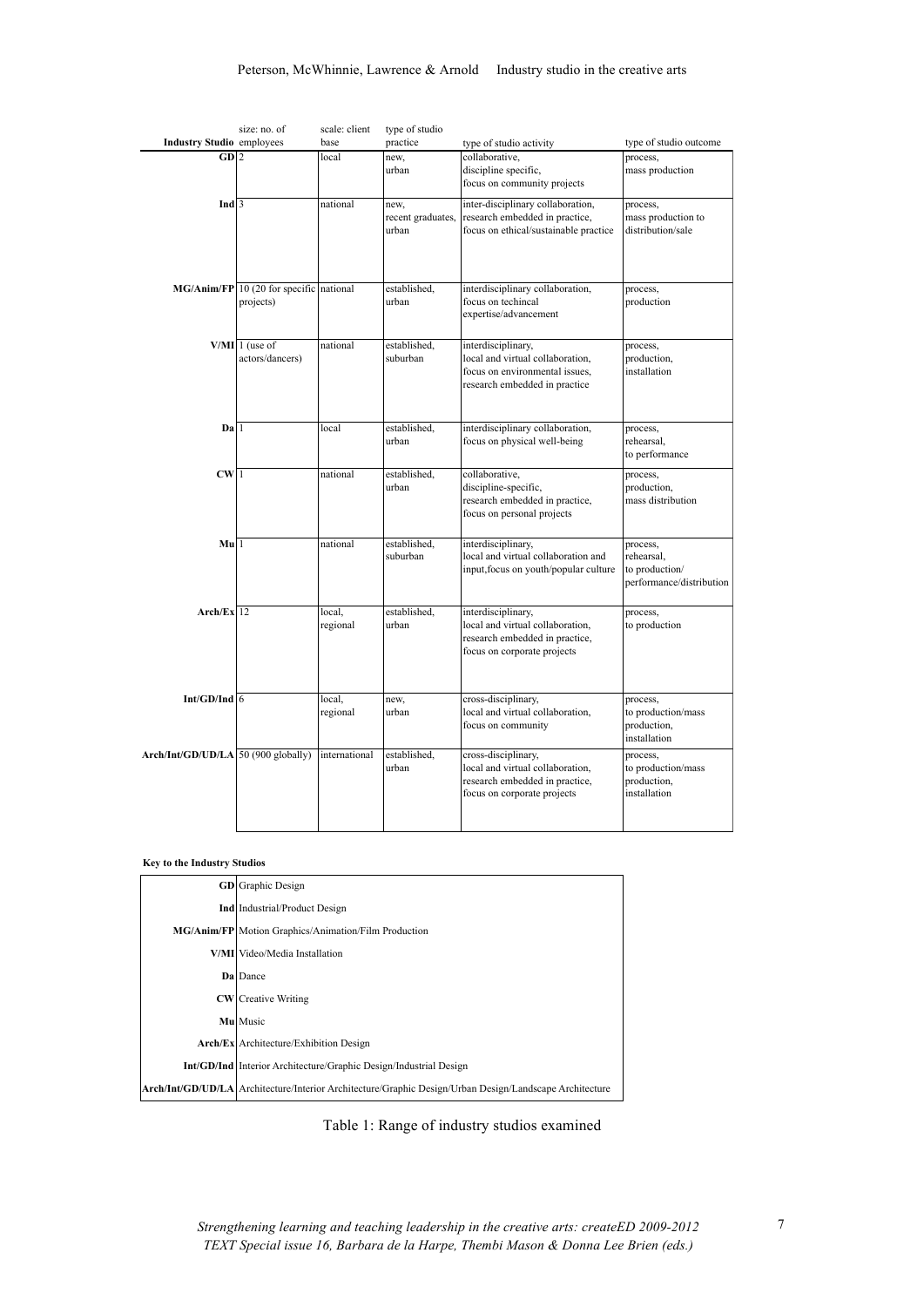### **What is industry studio?**

The main focus of this article is on the industry practitioner perspectives revealed through our interviews. These are, therefore, now discussed, in terms of responses to the overarching questions: 'What is the industry studio?' and 'What are the implications for educational studio practice?' The interviewees' responses highlight the dimensions and characteristics of industry studio practice, as well as some of the implications and challenges for education in the future. Where quotations are included for illustrative purposes, they are attributed to the code for the relevant studio (see key in Tables 1 and 2) and the line number of the interview transcript. For example, the attribution '[Da: 33]' would represent the Dance interview transcript, line number 33.

Through an analysis of the interviews conducted with industry studio creative practitioners (comprising architects, designers, artists, performers and writers), three broad dimensions and nine characteristics of industry studio emerged. In the interviewees' descriptions of 'industry studio', physical and philosophical aspects dominated with an intangible overlapping of both – the hybrid 'space in between'. Figure 2 illustrates the aspects described, which have been classified into three dimensions of industry studio: physical, philosophical and hybrid.

| physical                               |                                                      | philosophical             |
|----------------------------------------|------------------------------------------------------|---------------------------|
| designed                               | space for clients to experience the creative process | a studio culture          |
| dedicated spaces                       |                                                      | exploration & research    |
| no cubicles                            | organised                                            | being in the moment       |
| open spaces                            | communal / a collective                              | empowers staff            |
| space for hands on activity            | one's own private Idaho (personal/dedicated space)   | morale                    |
|                                        | facilitates communication & collaboration            |                           |
| group space                            | social interactivity                                 | engaging with the company |
| room to do stuff                       | cross-pollination                                    | studio is zen             |
| break out areas                        | non-hierarchical                                     |                           |
| flexible (different for each project)  |                                                      |                           |
|                                        | creative community                                   |                           |
| adaptable, mobile                      | no disconnect                                        |                           |
| maximum visibility                     |                                                      |                           |
| efficient                              | idea generation                                      |                           |
|                                        | brainstorming                                        |                           |
| not just one function                  | hospitable                                           |                           |
| ability to work on the floor           |                                                      |                           |
|                                        | idiosyncratic                                        |                           |
| a 'nothing hidden' environment         | structured                                           |                           |
| space beyond four walls (garden/cafes) | reflects people's character                          |                           |
|                                        | personalised space                                   |                           |
|                                        | transparency                                         |                           |
|                                        | comfortable                                          |                           |
|                                        | flexible staffing, flexible space                    |                           |

Fig. 2. Dimensions of industry studio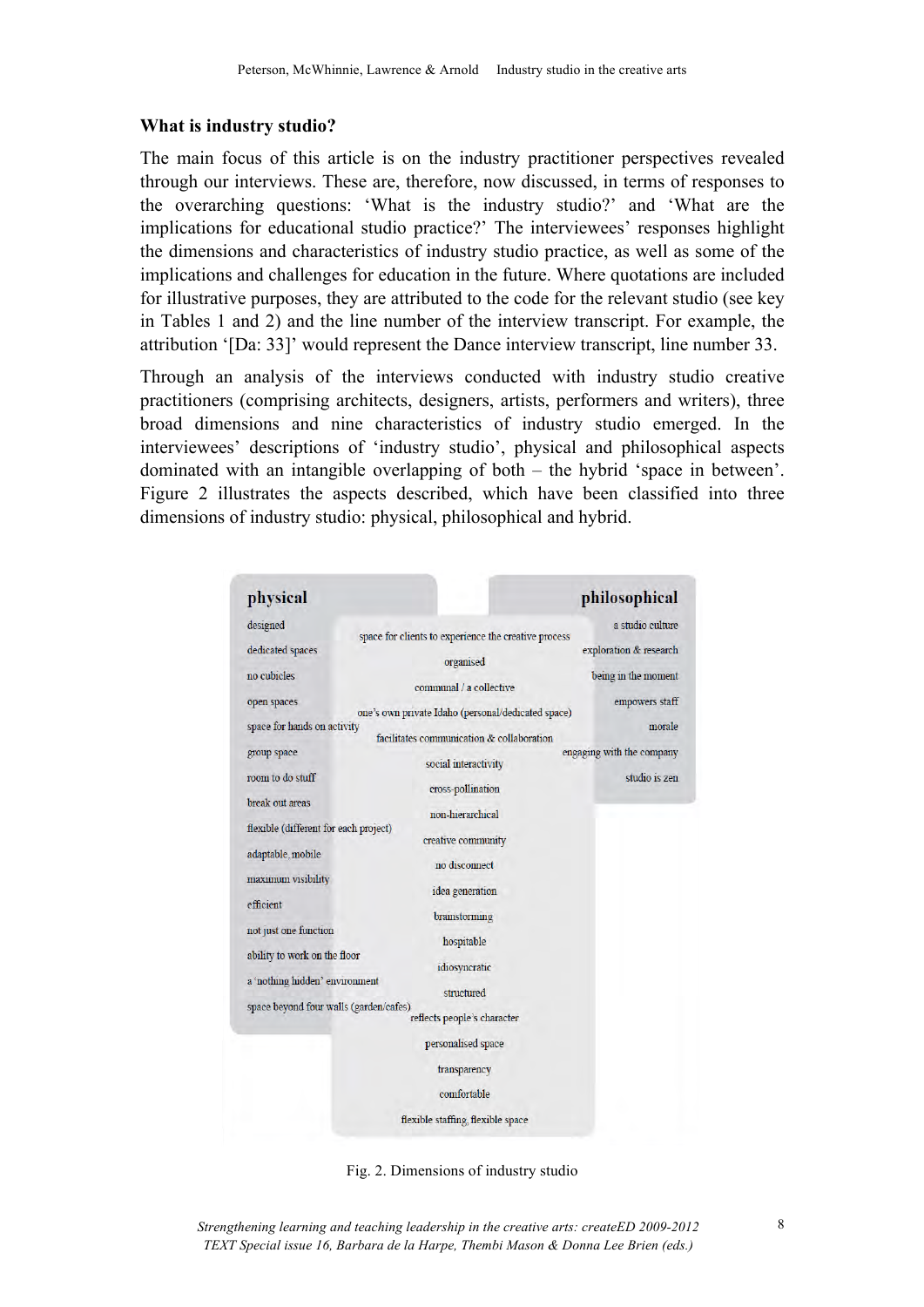As Figure 2 illustrates, the industry interviewees perceive 'studio' in both physical and philosophical terms. Yet it is within the intangible hybrid 'space in between' that the pragmatic appears to bind with the ideological. The physical, philosophical and hybrid dimensions of industry studio are illustrated through the interviewees' responses and, as shown, these dimensions are not mutually exclusive. All three dimensions (physical, philosophical and hybrid) can be both analogous and paradoxical taxonomies; that is, they can be mutually private and communal, openspaced and dedicated, multi-functional and even 'zen-like'. It is this complex overlapping that reflects the idiosyncratic nature of studio practice, where no generic model for industry studio can be claimed to exist, between or sometimes even within specific disciplines: 'There is no blueprint for a design studio because it really depends on what sort of practice you are ... and what you do' [GD: 244-245]. Physically, the studio is seen as a flexible space that can be adapted, in relation to the demands or requirements of each particular project, task or activity. Spaces need to 'multi-function' [V/MI: 90] and 'multi-purpose' [Da: 286] to enable the greatest flexibility. Many interviewees also suggest that versatile skills and the ability to be mobile and agile are requirements of a studio practitioner, in order to respond to deadlines and the opportunities that a studio project presents. This flexibility of both space and practitioners, and the ability to be responsive to opportunities, are seen as being central to the studio's creative process, production and outcomes.

The studio is therefore regarded as an efficient and multi-functional physical space, composed of dedicated and non-dedicated areas that facilitate not only individual but also collaborative creative work. 'We can tailor project delivery by tailoring the physical space' [Arch/Int/GD/UD/LA: 43] and 'a more formal structure doesn't work for us, because the staff dynamic varies with people collaborating on different projects at different times' [Arch/Ex: 12-13]. The physical possibility of having source material easily accessible to enhance creative output, as well as technical and material requirements, also 'supports a dynamic work ethic' [Int/GD/Ind: 82].

The physicality of the studio site is not perceived as defining the site of creativity, with a number of interviewees noting that creative interaction occurring within the defined space could also expand beyond the physical confines of the studio premises. 'Your local environment is also very important in the studio' [GD: 364]. Studio activities and hence the idea of the 'studio' itself are perceived to expand into local creative precincts and coffee shops, where collaborative creativity occurs. 'The street is a place for creative stimulation ... we also use the garden as the workshop' [Int/GD/Ind: 40, 31]. The studio 'place' may also exist through social media. 'Some dance teachers work quite remotely with their students ... to create ... and submit ... solos via podcast' [Da: 569-571]. 'Studio' here thus becomes descriptive of the creative activity and culture in which it occurs, rather than being defined simply by the physical space. At the same time, there appears to be a strong sense that 'studio is home ... a place someone can go to and have a familiarity with ... an extension of the self' [V/MI: 169, 205, 224], providing both space to be active and 'room to do stuff' [GD: 158].

In this way, the studio is regarded, philosophically, as more than simply a physical space. It is a culture, within which creative practice is facilitated and a creative ethos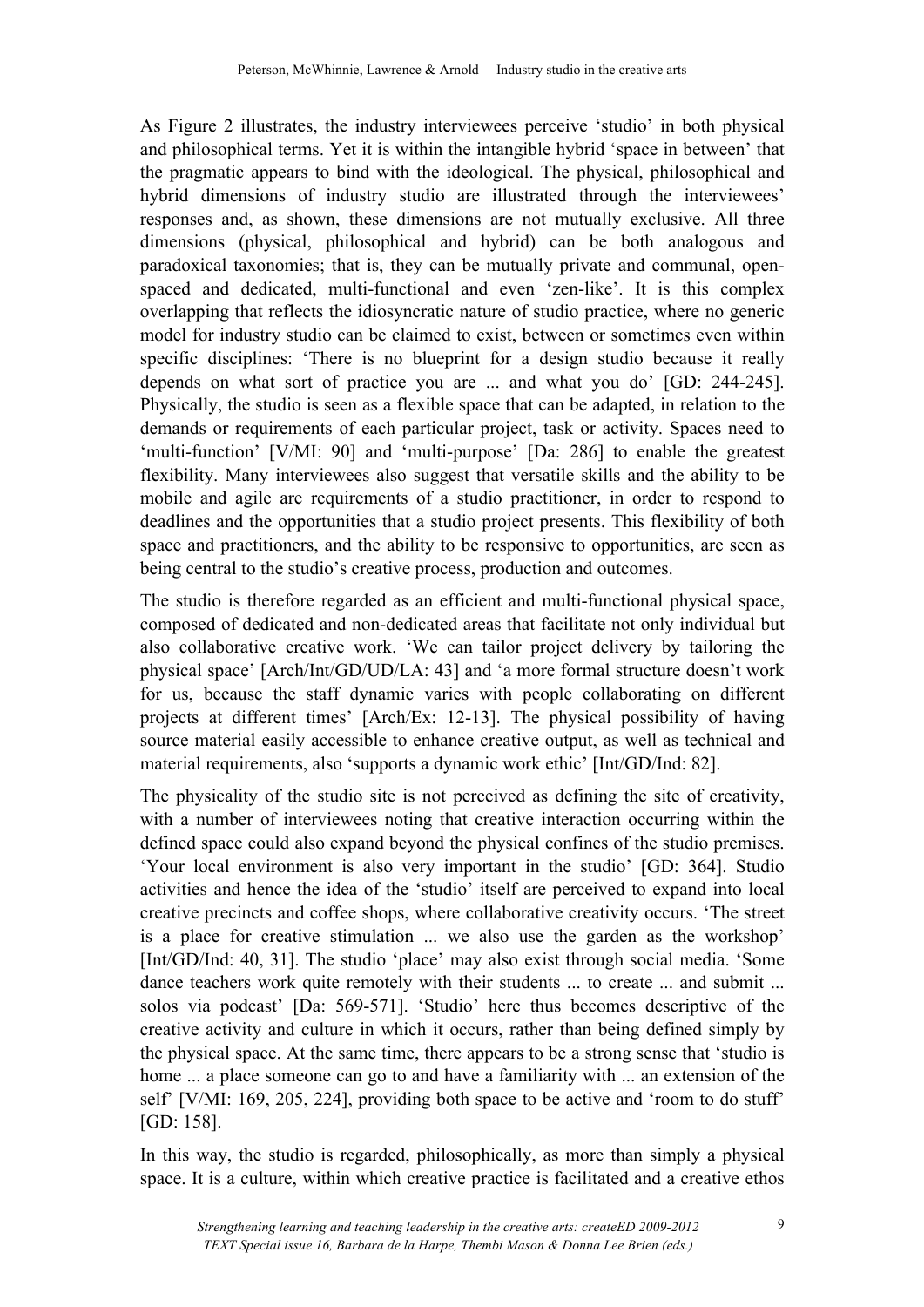is embedded: 'where you can talk openly about your work and then go off and do the production and then be creative and messy and experimental' [MG/Anim/FP: 358- 359].

The creative culture of the physical studio and its surroundings is seen as a substantial factor in developing a positive creative practitioner/client interaction. The experience of the studio contrasts, for example, with the experience of the physical premises and work practices of corporate business. The studio philosophy or culture and the particular physicality of the space combine to form a location within which commercial clients can not only interact, but also experience, understand and contribute to the creative process. This is regarded as highly beneficial to industry studio practitioners, clients and the creative outcomes achieved. 'It's nice for clients to see that there's a social feeling engaging their company ... they loosen up and it helps the process' [MG/Anim/FP: 131-136].

The creative culture is also embedded in the collaborative aspect of the studio. In collaborative studios (that is, not sole practitioner studio practices), the physicality of the studio is perceived to enhance the philosophical nature of the studio through exchange, socialisation and sharing. Even within sole practitioner studios, the surrounding community of creativity is regarded as a necessity to 'feed' individual practice. 'There are many collaborative advantages. It overcomes the isolation of being a writer, which is often lonely' [CW: 15-16]. The desire for enhanced collaboration thus often actually drives the design of the group studio's physical construction and use, because enhanced collaboration is perceived as being desirable and achieved through physical proximity to other creative practitioners and their creative work. Collaboration is also perceived to encourage 'adaptability and exchange' [Arch/Ex: 14]. In fact, the lack of such exchange of ideas risks the lack of creative growth in the creative process, because 'if there's no gelling, there's no thriving' [Int/GD/Ind: 16-17].

The community practice aspect, enabled physically by the studio and philosophically by the culture, supports the cross-pollination of ideas not only to enhance outcomes, but also to inform new inter- and cross-disciplinary practices. As 'designer makers ... we work as a team and rely on that expertise and embrace and encourage collaboration. In fact we feed off it' [Arch/Ex: 90-91]. Indeed, for some, 'true studio' exists when it includes 'a genuine cross-disciplinary collaborative practice' [Arch/Ex: 50].

Typically, the studio is client-oriented, communal, collective and non-hierarchical. Physically, this is able to occur because of the adaptability of both space and people. 'The reception and meeting spaces are open to clients and visitors and staff are on display, so nothing is hidden in our work environment. This transparency is important to our philosophy' [GD: 43-46]. This visibility and a lack of hierarchy (achieved through the design of the space) results in a sense of the creative process being open, where traditionally it was not. This openness, in terms of client interaction, supports clients' understanding of, and involvement in, the creative process, as well as a sharing and generation of ideas between staff. 'It's a non-hierarchical office, that is,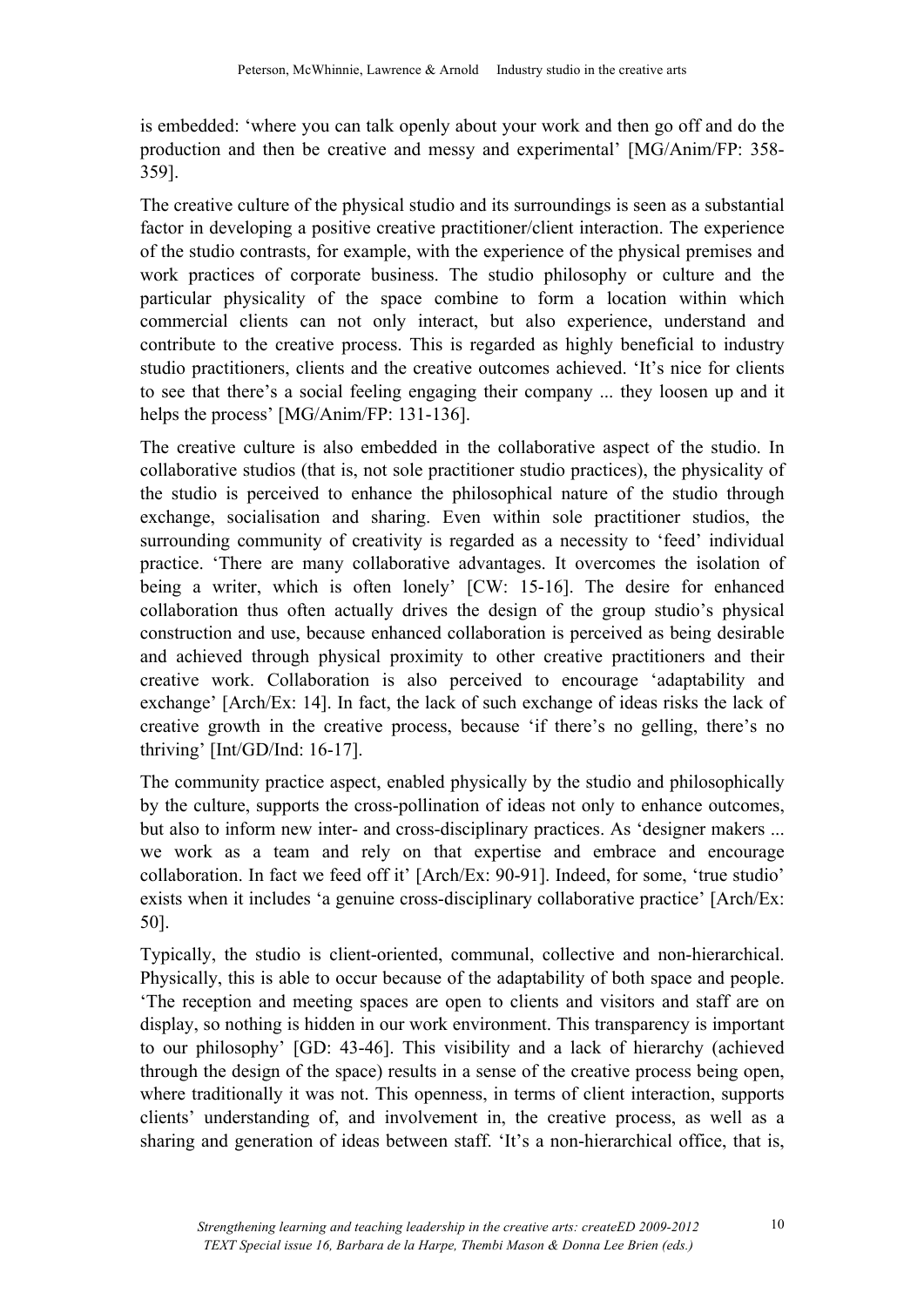we don't have private offices so all the brainstorming is done in compacted space and in compacted time' [Int/GD/Ind: 6].

The studio is thus regarded as the physical site within which creativity is formalised, while the studio culture formalises activities: 'I feel much more professional when I'm in here' [Ind/PD: 399]. The embodied knowledge also exists, however, within the studio placement of resources and hence inspiration for creativity. 'Embodied knowledge is at hand' [Arch/Ex: 64] where books and models, sketches and prints line the studio and meeting room walls, and existing work acts as both reference and inspiration. 'We tend to have the products out … to see the reward of doing the work ... looking at the work and trying to replicate the success of having something made' [Ind: 402].

## *Nine characteristics of industry studio*

In analysing the interviews through the lens of the three dimensions of industry studio discussed above, characteristics of industry studio emerged. These characteristics were then compared with those of educational studio as identified in the STP. Several themes were revealed as characteristics of industry studios, including: culture (creative community); technology; flexibility (space); flexibility (personal attribute); collaborative practice; intensive projects; cross-studio collaboration; client participation; and integration of research. The prevalence of each theme/characteristic, according to the industry studio interviewee responses, is shown in Table 2.

While the creative *community culture, collaborative practice* and *flexibility of space* featured strongly within the industry studios, interpretations varied in relation to collaborative practice. All ten interviewees responded that *collaborative practice* is important. The Graphic Design and Creative Writing practitioners described the importance of a collaborative environment for their studio involving peers within their discipline (intra-disciplinary). On the other hand, the Interior Architecture/Graphic Design/Industrial Design studio and the Architecture/Interior Architecture/Graphic Design/Urban Design/Landscape Architecture studio already embodied broader crossdisciplinary collaboration (transcending disciplines). The other eight studios involved inter-disciplinary collaboration (integrated disciplines). Collaborative work practices include *intensive projects*, where *space flexibility, personal flexibility* and adaptability are also essential, according to all the interviewees. 'My studio looks like a storeroom ... it's important that I have that gear available and I can then move to a larger multifunctional space where ... it allows a different type of thinking to occur' [V/MI: 13, 88-89, 96-98].

Significantly, *cross-studio collaboration* appears to be emerging as a trend, and is regarded by some as imperative to achieve a commercial and competitive advantage. Half of the interviewees described the importance of collaborating with fellow specialists (or even other specialists) to facilitate studio projects and achieve the resultant outputs that would not be possible otherwise. The five studios involved in cross-studio collaboration are the: 1) Industrial/Product Design; 2) Motion Graphics/ Animation/Film Production; 3) Video/Media Installation; 4) Music; and 5) Interior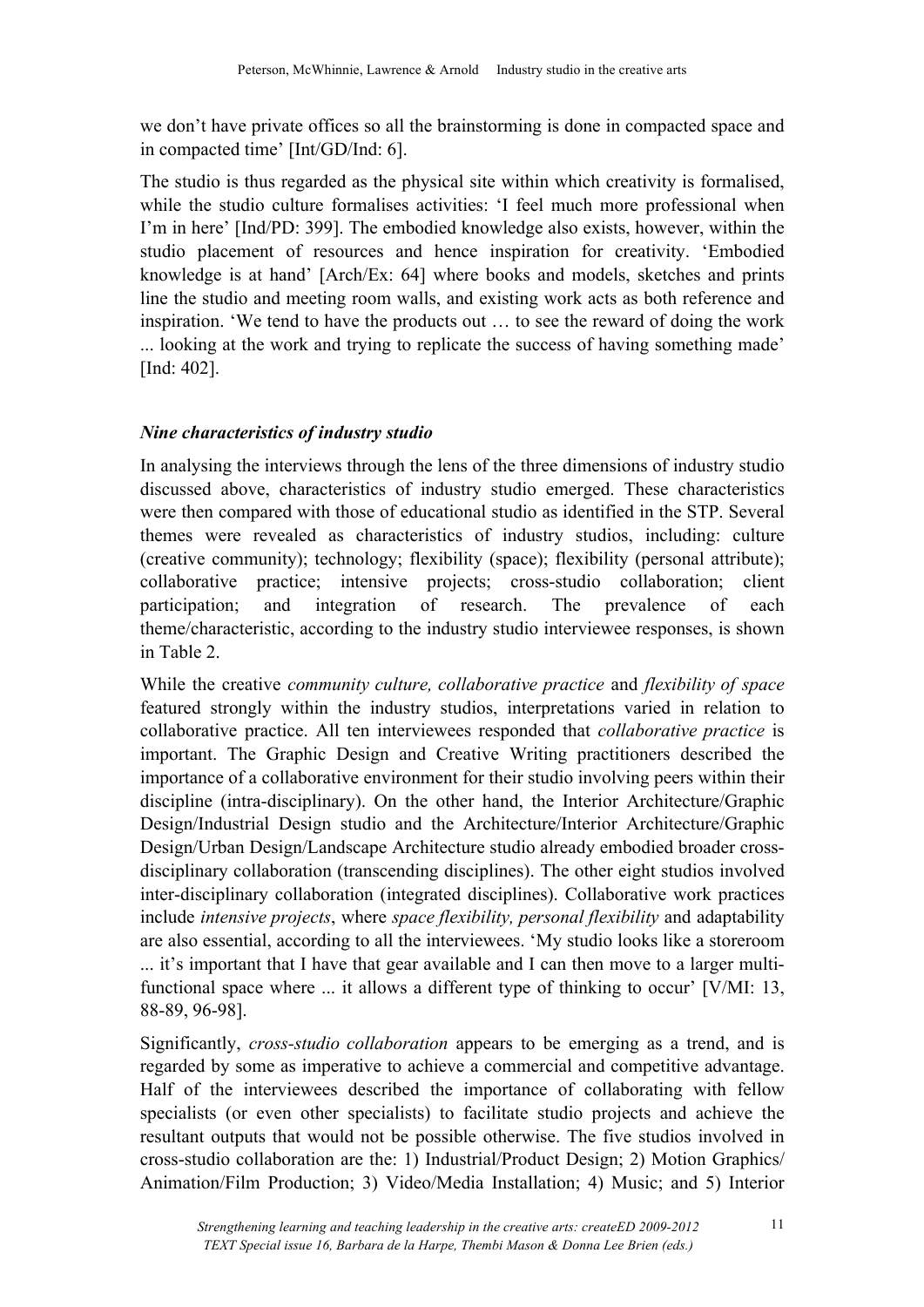Architecture/Graphic/Industrial Design studios. These cross-studio collaborations occur at both a local and international level in face-to-face or digital environments. 'What I think is important is collaboration with other studios ... we are designer makers and we work as a team and rely on that expertise and embrace and encourage collaboration. In fact we feed off it' [Int/GD/Ind: 85, 89-91].

| <b>Industry studio</b>                                                                                                                                 | Culture: creative<br>community                                                                          | Technology  | Flexibility: space | Flexibility: personal<br>attribute | Collaborative practice | Intensive, relevant projects | Cross-studio collaboration | Integration of research | Client partcipation     |
|--------------------------------------------------------------------------------------------------------------------------------------------------------|---------------------------------------------------------------------------------------------------------|-------------|--------------------|------------------------------------|------------------------|------------------------------|----------------------------|-------------------------|-------------------------|
| GD                                                                                                                                                     | $\mathbf X$                                                                                             | $\mathbf X$ | $\mathbf X$        | X                                  | $X^*$                  |                              |                            |                         | $\mathbf X$             |
| Ind/PD                                                                                                                                                 | X                                                                                                       | X           | X                  | X                                  | $X^{**}$               | X                            | X                          | X                       | X                       |
| MG/Anim/FP                                                                                                                                             | $\mathbf X$                                                                                             | $\mathbf X$ | $\mathbf X$        | $\mathbf X$                        | $X^{**}$               | $\mathbf X$                  | $\mathbf X$                |                         | X                       |
| V/MI                                                                                                                                                   | X                                                                                                       | X           | X                  | X                                  | $X^{**}$               | $\mathbf X$                  | $\mathbf X$                | $\mathbf X$             |                         |
| Da                                                                                                                                                     | X                                                                                                       | X           | $\mathbf X$        | X                                  | $X^{**}$               | X                            |                            |                         |                         |
| <b>CW</b>                                                                                                                                              | $\mathbf X$                                                                                             | X           | X                  | $\mathbf X$                        | $X^*$                  | $\mathbf X$                  |                            | $\mathbf X$             |                         |
| Mu                                                                                                                                                     | $\mathbf X$                                                                                             | X           | X                  | $\mathbf X$                        | $X^{**}$               | X                            | X                          |                         | X                       |
| Arch/Ex                                                                                                                                                | X                                                                                                       | X           | X                  | X                                  | $X^{**}$               | X                            |                            | X                       |                         |
| Int/GD/Ind                                                                                                                                             | $\mathbf X$                                                                                             | X           | $\mathbf X$        | $\mathbf X$                        | $X***$                 | $\mathbf X$                  | X                          |                         |                         |
| Arch/Int/GD/UD/LA                                                                                                                                      | X                                                                                                       | X           | X                  | X                                  | $X***$                 |                              |                            | X                       |                         |
| <b>TOTAL</b>                                                                                                                                           | 10                                                                                                      | 10          | 10                 | 10                                 | 10                     | 8                            | 5                          | 5                       | $\overline{\mathbf{4}}$ |
| ** Inter-disciplinary collaboration<br>*** Cross-disciplinary collaboration<br>*Intra-disciplinary collaboration<br><b>Key to the Industry Studios</b> |                                                                                                         |             |                    |                                    |                        |                              |                            |                         |                         |
|                                                                                                                                                        | <b>GD</b> Graphic Design                                                                                |             |                    |                                    |                        |                              |                            |                         |                         |
| <b>Ind/PD</b> Industrial/Product Design                                                                                                                |                                                                                                         |             |                    |                                    |                        |                              |                            |                         |                         |
| MG/Anim/FP Motion Graphics/Animation/Film Production                                                                                                   |                                                                                                         |             |                    |                                    |                        |                              |                            |                         |                         |
| V/MI Video/Media Installation<br>Da Dance                                                                                                              |                                                                                                         |             |                    |                                    |                        |                              |                            |                         |                         |
|                                                                                                                                                        |                                                                                                         |             |                    |                                    |                        |                              |                            |                         |                         |
|                                                                                                                                                        | <b>CW</b> Creative Writing<br>Mu Music                                                                  |             |                    |                                    |                        |                              |                            |                         |                         |
|                                                                                                                                                        | Arch/Ex Architecture/Exhibition Design                                                                  |             |                    |                                    |                        |                              |                            |                         |                         |
|                                                                                                                                                        | Int/GD/Ind Interior Architecture/Graphic Design/Industrial Design                                       |             |                    |                                    |                        |                              |                            |                         |                         |
|                                                                                                                                                        | Arch/Int/GD/UD/LA Architecture/Interior Architecture/Graphic Design/Urban Design/Landscape Architecture |             |                    |                                    |                        |                              |                            |                         |                         |

| <b>GD</b> Graphic Design                                                                                |
|---------------------------------------------------------------------------------------------------------|
| <b>Ind/PD</b> Industrial/Product Design                                                                 |
| MG/Anim/FP   Motion Graphics/Animation/Film Production                                                  |
| V/MI Video/Media Installation                                                                           |
| <b>Da</b> Dance                                                                                         |
| <b>CW</b> Creative Writing                                                                              |
| Mu Music                                                                                                |
| <b>Arch/Ex</b> Architecture/Exhibition Design                                                           |
| <b>Int/GD/Ind</b> Interior Architecture/Graphic Design/Industrial Design                                |
| Arch/Int/GD/UD/LA Architecture/Interior Architecture/Graphic Design/Urban Design/Landscape Architecture |
|                                                                                                         |

Table 2: Common themes/characteristics of industry studios

*Technology developments*, in terms of discipline-specific tools and applications, were also mentioned by all of the interviewees. Technology was seen by most as 'vital' [V/MI: 298] to studio function and efficiencies: 'It's an economical situation where there are shared and active files on line and share-point' [Arch/Int/GD/UD/LA: 58- 59]. These technological developments are also relevant to collaboration and distributed work practices. 'Studio locally is an evolving physical space but for international projects it's a virtual space' [Arch/Int/GD/UD/LA: 57-58]. 'You can have studios that become virtual like a meeting space or place...I've got a network...a producer in Melbourne ... someone in Los Angeles .... within 48 hours you've got this international ... collaboration' [Mu: 77-78, 200-201, 208].

The *integration of research* was referred to explicitly by half of the interviewees, those in: 1) Industrial/Product Design; 2) Video/Media Installation; 3) Creative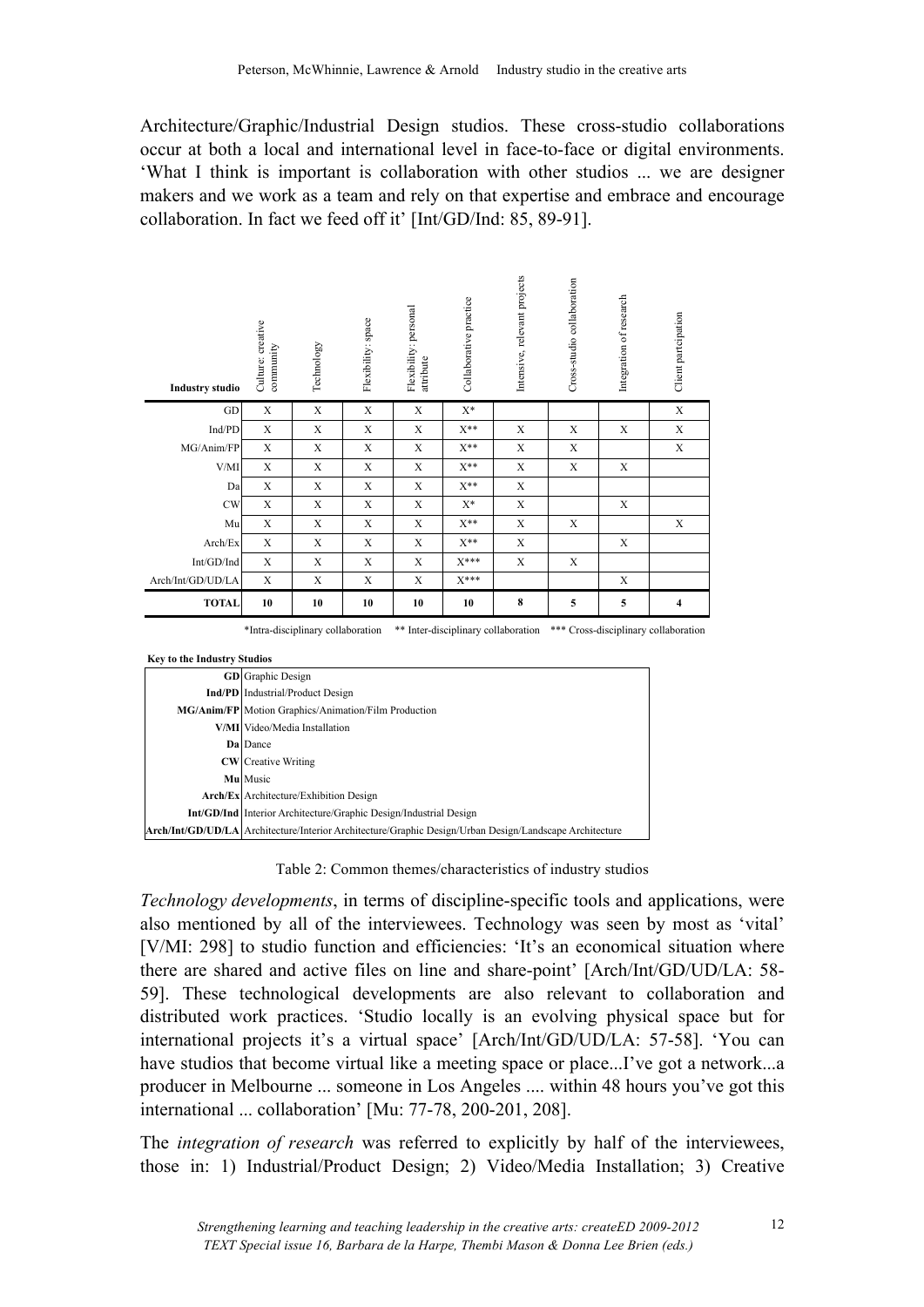Writing; 4) Architecture/Exhibition Design; and 5) Architecture/Interior Design/ Graphic Design/Urban Design/Landscape Architecture. Commonly, libraries are an essential element in industry studios and augment the embodied knowledge inherent in the studios examined. 'Studio is a place for physical things like materials, literature library and models. It's quicker to find in the physical rather than the virtual and better for our clients' [Arch/Ex: 41-43].

Finally, *client participation* appears to be another emerging trend in industry studio, with the client not simply a consumer but integral to the creative process. Four of the ten interviewees identified this specifically: 1) Graphic Design; 2) Industrial/Product Design; 3) Motion Graphics/Animation/Film Production; and 4) Music. The clients 'really like to be here ... they buy the creativity when they come here ... but they feel they're part of the creativity' [GD: 274-275].

## **What are the implications for educational studio?**

In order to answer the question regarding the implications for educational studio from these findings, the characteristics identified for industry studio are first summarised and compared briefly with those identified by the ALTC Studio Teaching Project (STP) for studio in education, including three key points of difference. This provides an indication as to whether or not studio in education *does* reflect industry studio practice.

# *Culture (creative community)*

The industry interviewees highlighted first and foremost the significance of the culture of 'studio' as being integral to creative practice. 'Studio' is commonly perceived as a culture – a creative community, incorporating both individual and collective creative practice endeavours, although for at least some of the time studio practice may be a solitary activity. This cultural aspect of studio practice was equally significant for educators in the STP, and understood as underpinning education in the creative arts.

# *Technology*

Many of the industry practitioners highlighted technology as the key change within the creative arts industries. Some described the emergence of new ways of working and collaborating in virtual studios, and the sense of community that can be created though the use of social media. Some also emphasised the phenomenon of new creative practices that can be created through the use of technology, enhanced by connections with others not previously possible. For example, not only can new forms of music be created using new technology, but also different ways of co-producing music with the audience are now possible. Similarly, educators in the STP described the impact of technology as a key change experienced over time in the educational studio, including *some* take-up of virtual studio; while in many of the industry studios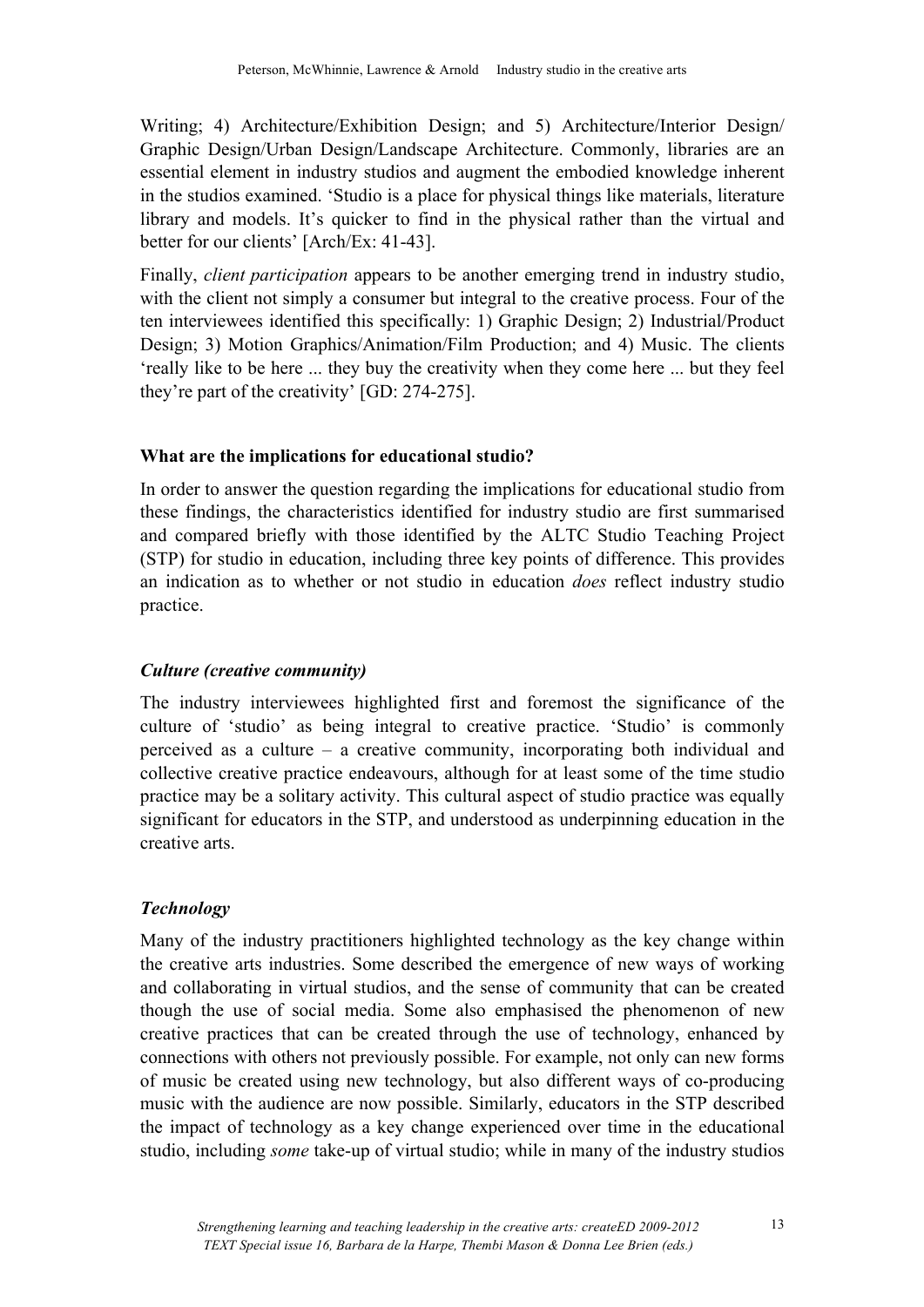examined, the use of technology to support virtual studio practice is becoming widespread.

### *Flexibility (space) and flexibility (personal attribute)*

Industry practitioners and educators, alike, highlighted the importance of adaptability and flexibility, in terms of both studio space and the personal attributes of studio practitioners. For example, in terms of space, the Design and Video/Media Installation studio practitioners conceptualised multi-functional spaces without too much structure and with different 'set-ups' possible for different approaches. In addition to the importance of flexibility as a personal attribute, collegiality and social interaction skills were also mentioned by many industry interviewees (such as Creative Writing and Dance), in creating the sense of belonging within a studio community and shared space. In terms of personal attributes, the educators in the STP also highlighted the need for graduates to develop professional confidence as part of professional practice, together with professional literacy including the ability to talk about practice in commercial terms.

### *Collaborative practice and intensive projects*

Again, both industry practitioners and educators highlighted the importance of collaborative and inter- or cross-disciplinary practice and intensive projects, in the repertoire of activities within the real-world studio environment. Half of the interviewees, including one from a large global studio, also described ways in which they collaborate with other studios (locally and beyond) on commercial projects that would not be possible otherwise. This networking of collaborating studios facilitates creating a competitive edge within a competitive market place. In the development of inter-disciplinary, intensive and community projects, educators in the STP also mentioned the importance of the application of ethical and sustainable principles as a key change in educational studio over time.

### *Integration of research*

Half of the industry practitioners interviewed mentioned the development and integration of research into the industry studio. In terms of the future, research was seen to support innovation such as in the cross-disciplinary, large-scale studio encompassing Architecture, Interior Architecture, Graphic Design, Urban Design and Landscape Architecture. Developments in technology were also seen as central to the future studio, although indirectly, in their support of studio practice. For example, important research and development includes new prototyping technologies in Industrial Design, or the new technology of Dance floors (in light of health and safety concerns that are central to Dance practice). Educators in the STP also highlighted research as one of the notable changes that has occurred in educational studios over time. In this sense, it could be said that the educational studio is closely aligned to the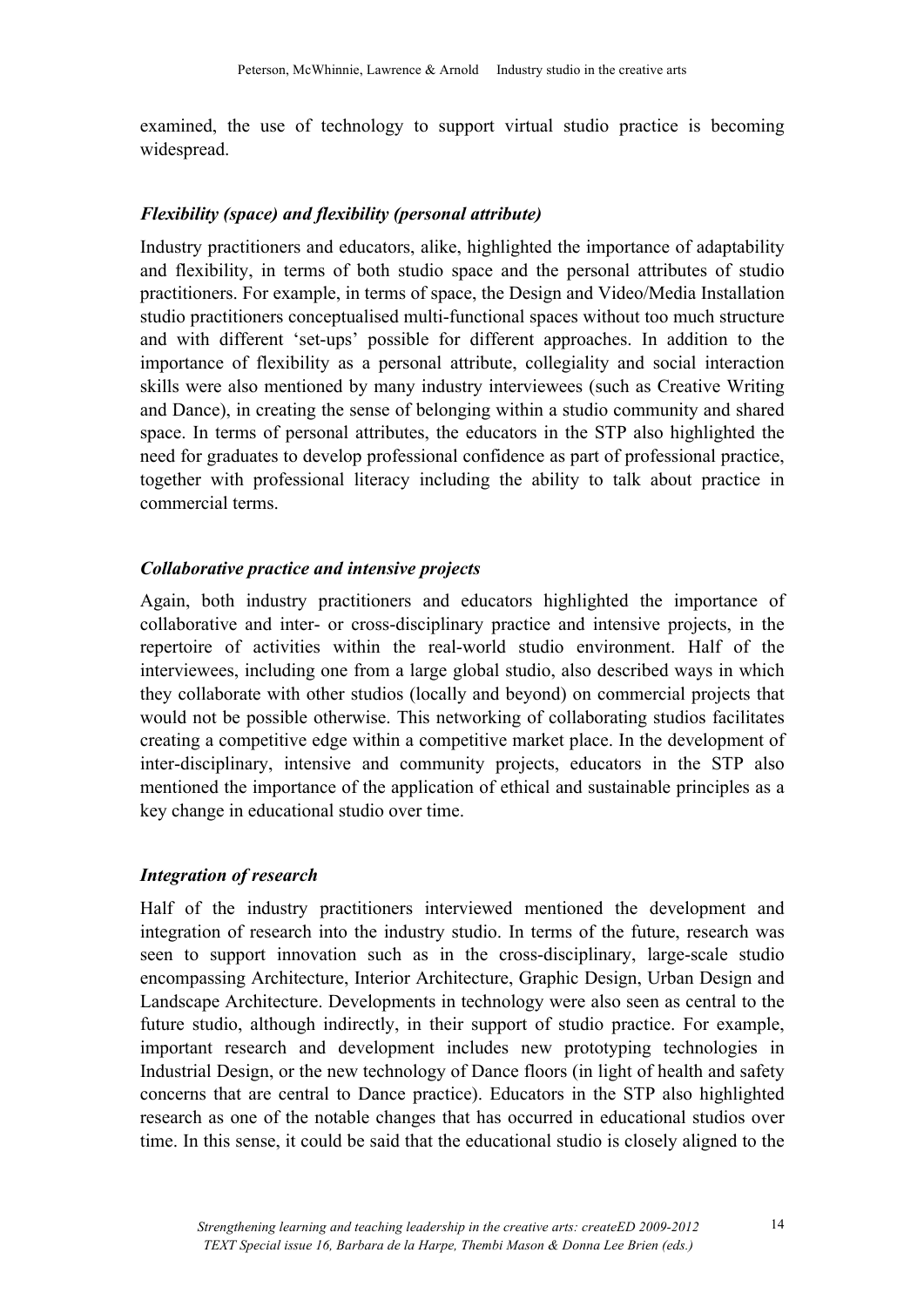forward thinking that some industry studio practitioners regard as the future of studio practice.

There are three key points of difference in emphasis between what was identified about 'studio' by some of the industry practitioners interviewed, and by educators in the STP. These can be summarised as follows:

- 1. Half of the ten industry practitioners who were interviewed (Industrial/Product Design; Motion Graphics/Animation/Film Production; Video/Media Installation; Music; and Interior Architecture/Graphic Design/Industrial Design) stressed the importance of new forms of collaboration including *cross-studio collaboration* (such as with competitors/particular specialists) as a trend that is becoming an emerging commercial reality. However, while there was some mention of cross-institutional collaboration in the STP, this commercial aspect was not highlighted by those educators in the STP.
- 2. Four of the ten industry practitioner interviewees described the value of *client participation* in the studio environment and especially the actual creative process (Graphic Design; Industrial/Product Design; Motion Graphics/ Animation/Film Production; and Music). The interviewees saw this as a way to empower their clients, as well as strengthen the studio/client relationship and the creative outcomes produced. However, such client participation in the creative process per se was not a focus highlighted in the STP, as part of industry engagement and real-world/work integrated learning projects.
- 3. The STP identified the development and integration of research as one of the notable and key changes that has occurred in educational studios over time, however, this was not highlighted as a change in industry studios by half of the industry practitioners interviewed.

Next, in answering the question 'What are the implications for educational studio?', we highlight the industry studio practitioners' views on this, and provide a snapshot of the relevant literature. This provides an indication as to whether or not studio in education *should* reflect industry studio practice. The interviewees indicated that they understood educational studios could not, and need not necessarily, replicate industry studios. However, high student numbers, space restrictions, shared teaching spaces, facilities and budget were seen by the interviewees as dramatically impacting on the conditions, scale and quality of educational studios. Most importantly, they recognised that the very nature and operation of learning and teaching studio spaces are in dramatic contrast to the dynamic, income generating practice-based studios; for example, one respondent said: 'I understand why it has to be like it is but white space is so isolating and empty' [Int/GD/Ind: 56-57].

Interviewees once again distinguished desirable attributes between the physical constructed space of studio and the philosophical ideals of studio practices. Principally, studio culture, 'where working space becomes a more fluid extension of the self ... that kind of hot house environment ... testing stuff out together' [V/MI: 224-240], was nominated by some as the most important aspect lacking in educational studios. The imperatives of integrating leading technologies, time management and research with intensive, multi- or inter-disciplinary, collaborative, community-based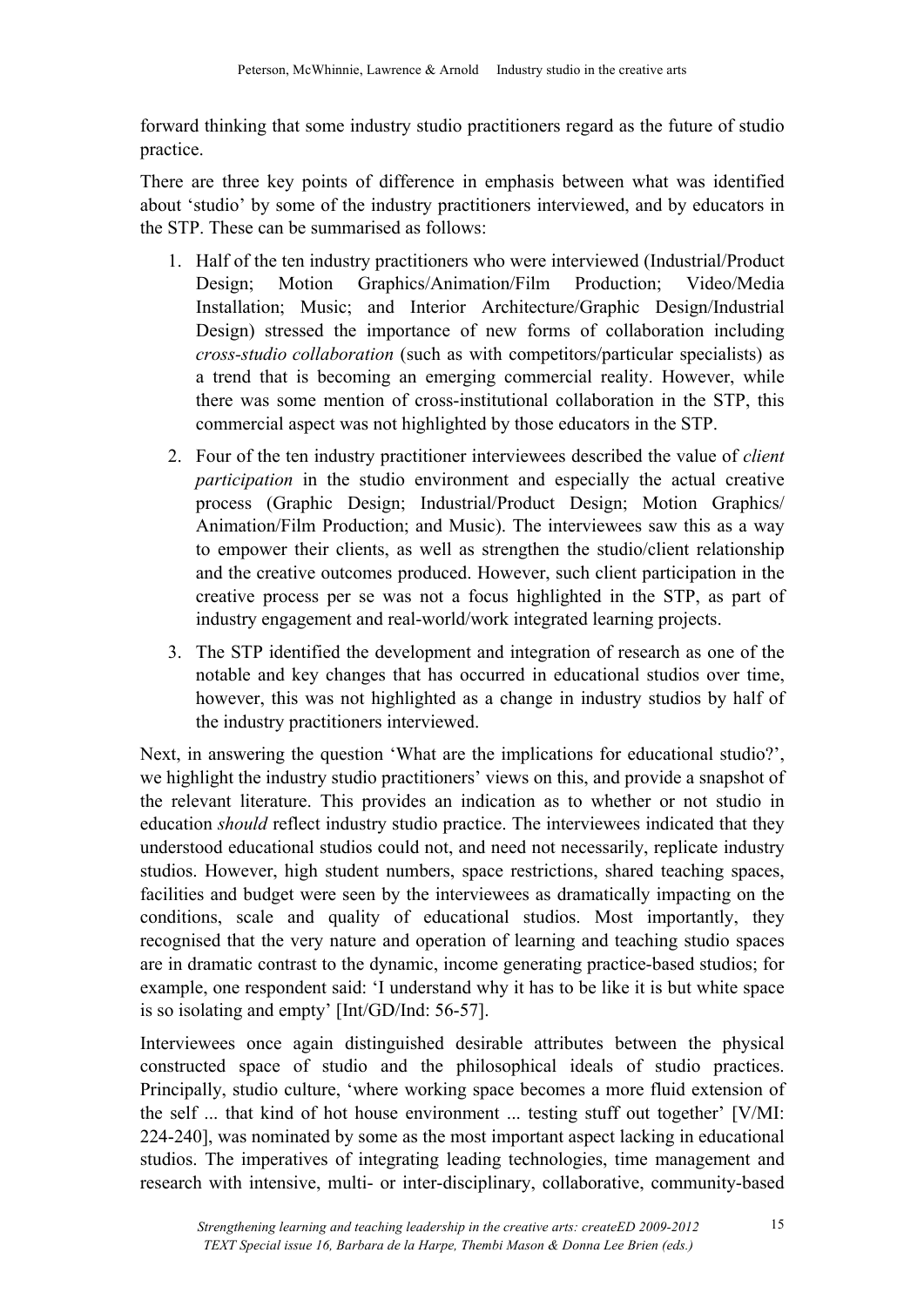projects, were also deemed by interviewees as professionally relevant and essential to educational studio facilities and practices. It was suggested, for example, that 'there has to be more multi-disciplinary practices introduced ... a compression of project time [to] get the students to shift their thinking quickly' [Int/GD/Ind: 104-106].

Turning to the literature, studio-based learning and industry studio practices are of central significance in the development of creative practices and, importantly, 'creativity requires circumstances that enhance development possibilities' (Edmonds et al. 2005: 455). Traditionally, creative practices outside of the academy have relied upon the idiosyncratic, self-reflexive individual often working in a solitary mode. However, the contemporary studio model relies in part on a community culture and on creative teams, comprising individuals who can contribute to creative outcomes in complex and non-linear projects (McWilliam 2007).

The practicum studio may be physical or virtual, or a combination. Edmonds et al. (2005: 452) point out that studio in the creative arts needs to be an experimental space or one in which ideas and work are developed, with technology providing opportunities to experience and 'understand the multi-dimensional characteristics of the creative process'. In his discussion about design studio and pedagogy, Dutton also reinforces the view that 'studios are active sites where students are engaged intellectually and socially, shifting between analytic, synthetic and evaluative modes of thinking in different sets of activities (drawing, conversing, model-making)' (1987: 16).

Beyond descriptions of the educational studio, its ethos and activities, the literature highlights the industry relevance of educational studio delivery and the growing emphasis on employability as a graduate attribute. Increasingly, any student experience within a university setting is seen as having strong implications for employability within relevant industries or professions. This is important to the economy, and revealed in such documents as the Department of State and Regional Development's report, *NSW Creative Industry: Economic Fundamentals*, which for example, states that:

The creative industry is a significant component of NSW's economy, employing over 5 per cent of the workforce [of 150,000]. Further, over the ten years to 2006, employment in the creative industry increased by 28 per cent, against 13.5 per cent for all industries (2009: 8).

This report also quotes the OECD estimates of cultural/creative contributions in Australia as 3.1% of GDP, comparable with Canada at 3.5%, France at 2.8% and the USA at 3.3%, but outflanked by the UK at 5.8% (2009: 8).

There are economic as well as cultural reasons, then, that many Australian universities are becoming open to creative studio-based practice and the resultant 'designthinking', understanding these as making important contributions to student employment as well as knowledge (Oakley 2004). Taking this further, through situating practice within scholarship (Makela 2007) and hence showing practice as research in itself, the academy is able to look at practice as a way that generates significant new contributions to knowledge (Nelson 2004).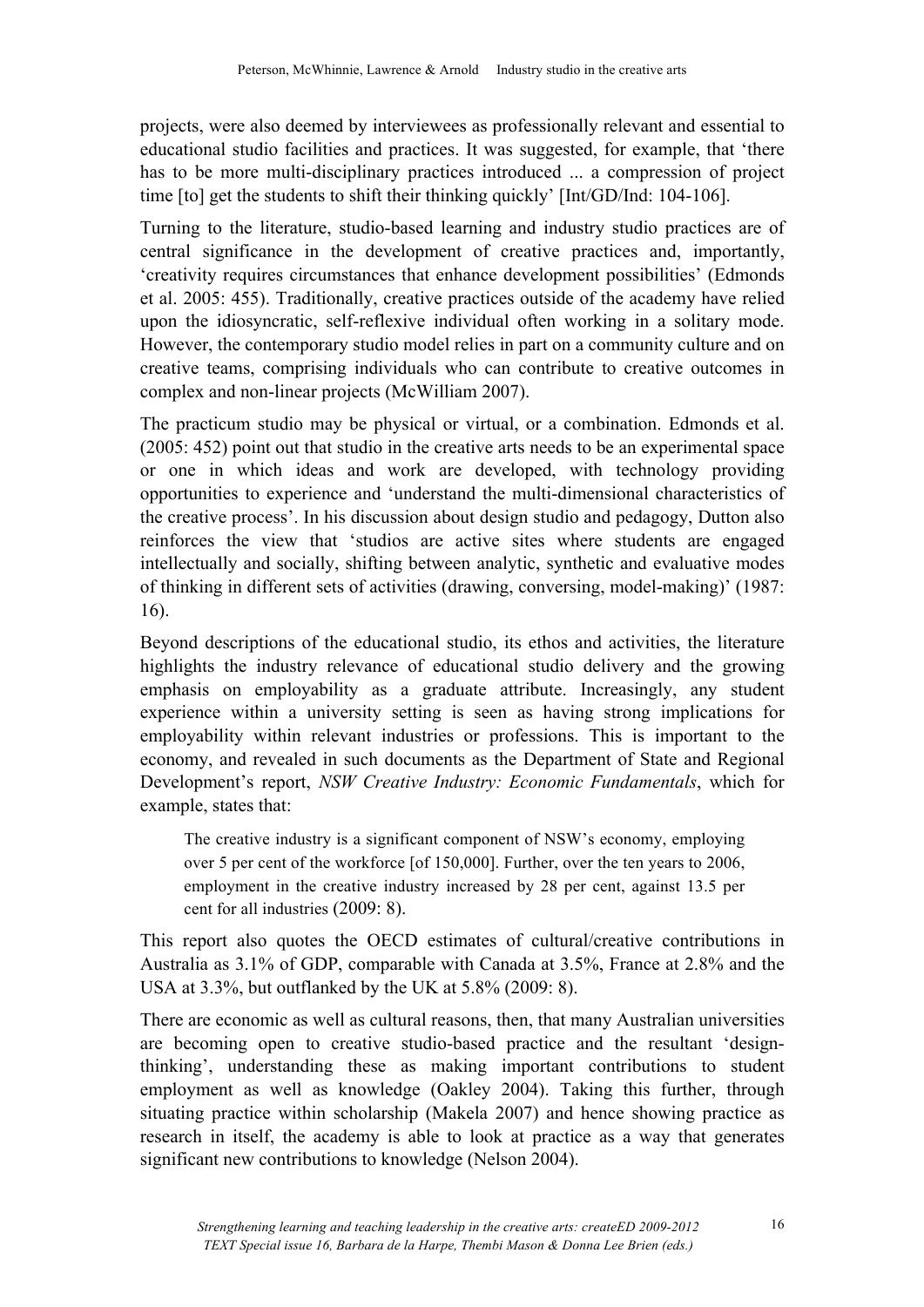Links have also been made between creativity and generating economic activity, with the creative industries acknowledged as contributing to economic development (Florida 2002, Gibson & Klocker 2004, Landry 2000). Given that 'research and practice are interdependent activities that have mutual benefits as well as discrete activities' (Edmonds et al. 2005: 453), the opportunities presented by the creativity and research nexus are potentially transformative, in terms of graduates being able to look at the world in new ways. In turn, graduates skilled in integrating creative processes and practice as research are able to contribute to enhanced creative outcomes in industry studio. Thus, a significant issue for both education and industry is the creativity/research nexus and the development of graduates who can contribute to a creative knowledge economy.

### **Priorities and Recommendations for adapting educational studios**

The analysis undertaken in this project suggests that educators should consider the following priorities and recommendations when developing and supporting studio learning experiences for students in the creative arts. These priorities and recommendations have been provided in order for the educational studio to be able to best assist graduates in preparing to contribute in the industry studio setting and more broadly to the creative knowledge economy, to reflect current and emerging trends in industry studio practice, and to help lead industry practice.

### *Priority 1: Real world projects*

## *Recommendation 1. Graduates need to be able to participate in and/or lead intensive projects and develop capacity in effective client relations*.

Real-world studio projects are defined by the research team as those projects which include a creative response to an industry brief, or involve initiating a creative work, for industry feedback and critique. Real-world studio projects could enhance support for students in preparing for intensive and longer-term project experiences postgraduation, with client interaction integral to a collaborative creative process and embedded in students' reflective practice requirements. Community and industry engagement, with 'real-world' deadlines, client interaction in the studio and with clients participating in the creative process would provide a closer replication of industry-based projects and deliverables. The integration of non-linear projects, with research-driven creative outcomes and a more intensive teaching approach, would better prepare students for the vicissitudes of professional practice.

### *Priority 2: Skills and attributes*

### *Recommendation 2. Graduates need to be able to integrate research and practice to help lead practice.*

This provides students with a 'competitive edge' and gives them a real advantage in an industry studio environment, as well as enhancing their creative practice. The goal is to develop innovative creative outcomes that are achieved through research and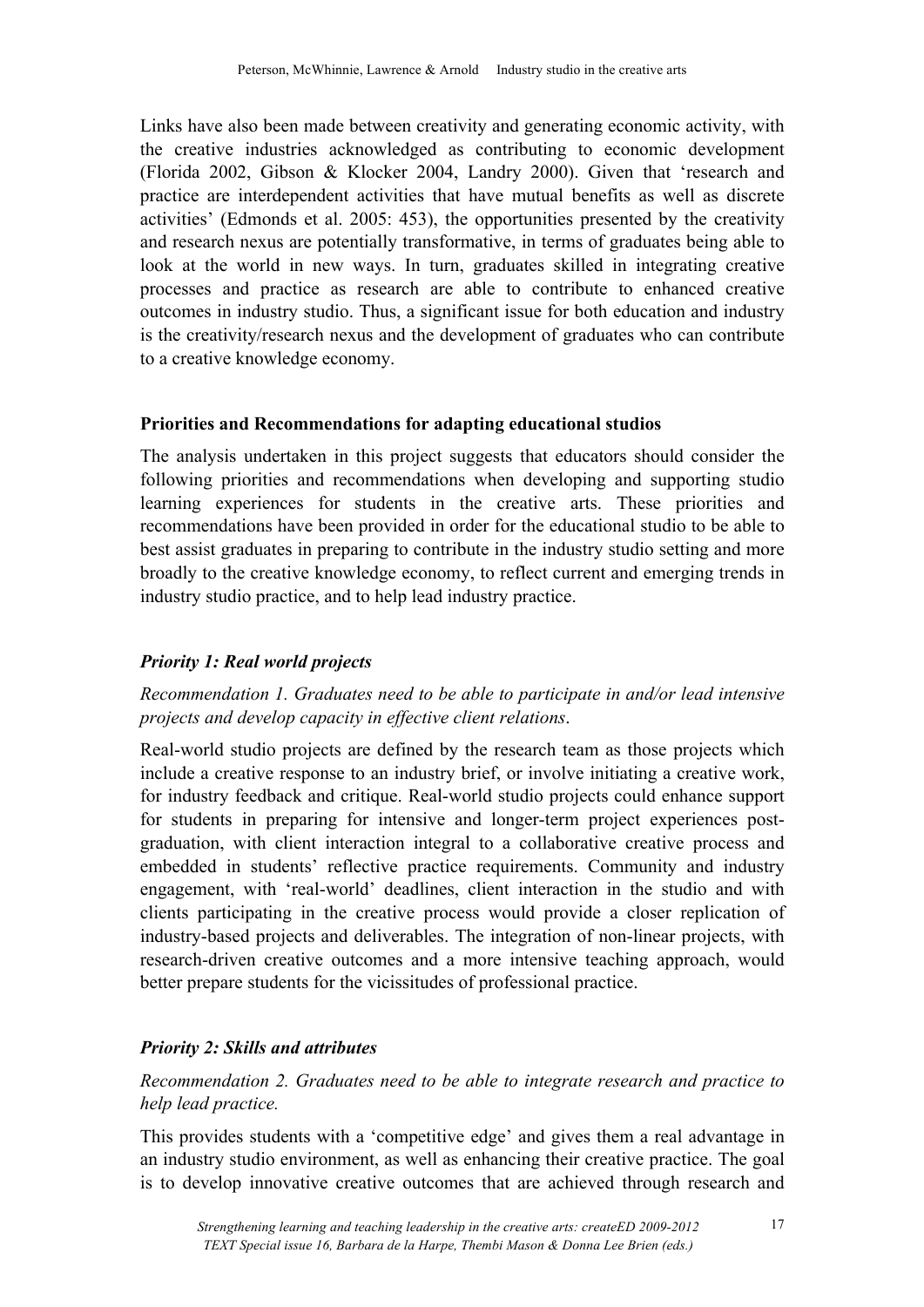reflective practice, integral to professional practice. Indeed, new forms of creative practice may emerge, associated with technology and/or other professional practice developments in the relevant field/s.

# *Recommendation 3. Graduates need to be flexible and able to work with others in different ways.*

Creative practices and their support industries are not always based within urban centres. Graduates need to be able to work in urban, suburban, regional and/or international or other remote locations as required, so technology may be integral to this practice and help to enable a creative community or network to develop. Graduates need to be able to work individually, as well as collaborate with fellow specialists and different specialists in teams. They also need to prepare for practice that may include developing working relationships with 'competitor' studios to support sustainable professional practice – that is, cross-studio collaboration.

# *Priority 3: Use of space*

*Recommendation 4. Space and place need to be reconceptualised for creative practice/research.* 

Studio spaces need to be adaptable, evolving learning spaces in order to facilitate various types of creative projects and activities, changing technologies, research endeavours, collaboration and community building. This includes the ability to host combinations of face-to-face/virtual events, to facilitate the use of social networking, and the exploration of the creativity/research nexus.

### **Further research**

Given the small sample of interviews undertaken for this study, the findings are indicative rather than conclusive but they do provide a starting point for further research. We suggest three broad areas for further investigation: the influence of space/place on learning, working and work undertaken in studio; the opportunities, challenges and ways of working in cross-studio practice; and the impact of the creativity/research nexus on transforming practice in industry studio.

In terms of whether or not educational studio reflects industry studio practice, a key distinction between the industry studio and the educational studio clearly exists in the minds of the industry practitioners interviewed. Some suggested that educational studios are left wanting in terms of opportunities for students to personalise and take ownership of their space. This is a tension, as educational institutions and programs encounter space restrictions, and often can only provide limited time for students to use the space allocated. Further research is, therefore, required to re-evaluate the influence of space and place on learning, and especially in relation to the creative work practices, processes and outcomes in studio (which may or may not be a dedicated physical space). If 'studio' may be experienced partly in a local coffee shop, a student open access area or elsewhere, we may be able to reconceptualise 'space'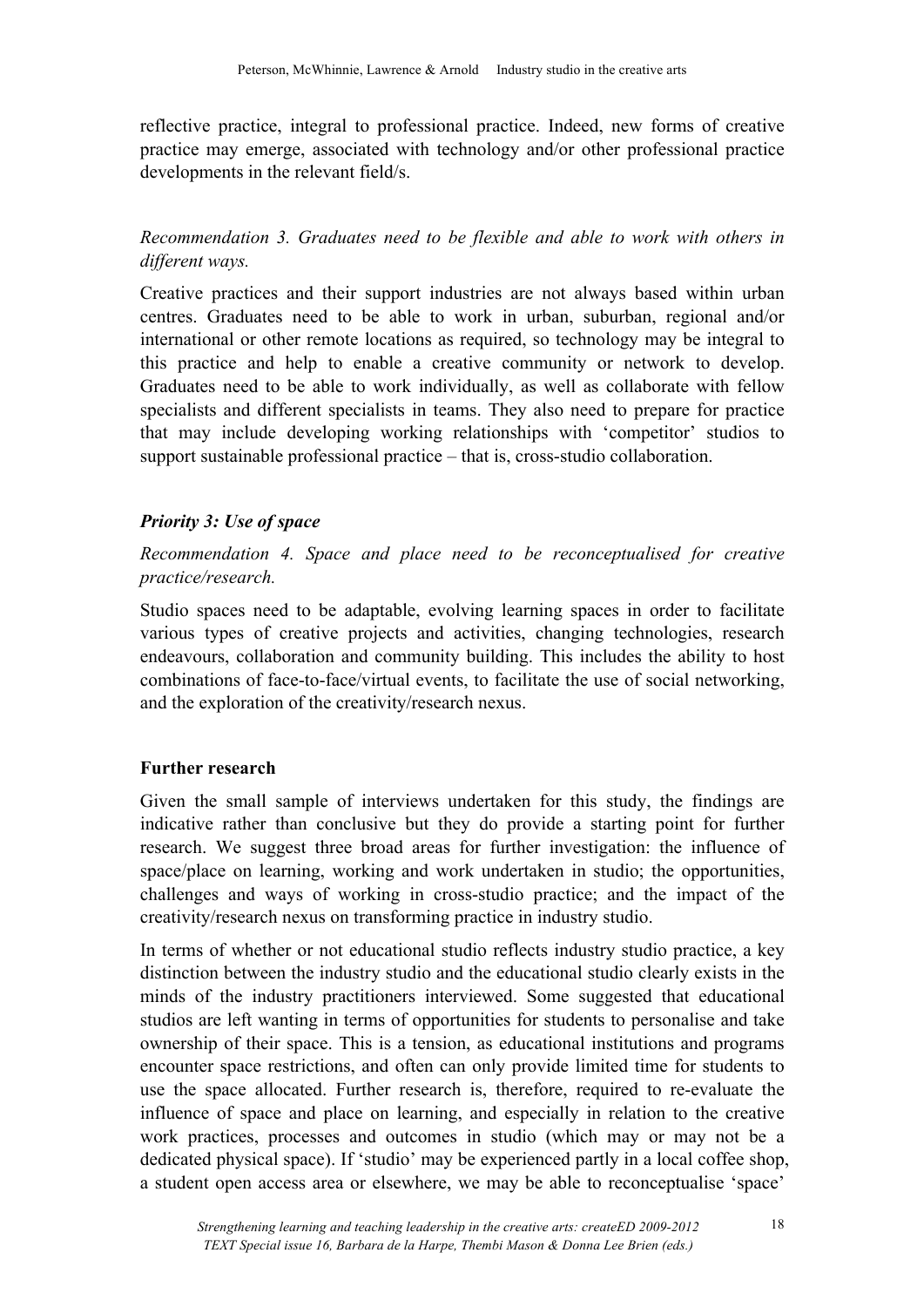and 'place' requirements in line with contemporary industry and learner preferences. This research could be guided by asking the question: 'Is studio a state of mind?'

Creative teams in industry studios may incorporate inter- and cross-disciplinary practice (physically, remotely and increasingly virtually, depending upon specific projects and practices) or, at the very least, are built around creative precincts and/or supportive creative communities. The long-held perception of studios as guardians of specialist disciplines has also changed, with intra-, inter- and cross-disciplinary projects regarded as creatively and commercially advantageous. Such collaborative practices occur in a variety of ways in studios in education, according to the STP. On the other hand, the growing trend for cross-studio collaboration in industry is not yet widespread in the studio in educational settings. Similarly, while client involvement in studio projects occurs in the education studio, the extent to which clients actively participate in, and contribute to, the creative process may not be as extensive as it appears to be in industry. Further analysis of 'cross-studio' projects and their potential development as cross-institutional learning experiences would thus be important in order to inform a forward-thinking educational studio configuration, which also incorporates active participation by clients in the creative process.

The integration of research and its application to creative projects and activities, regarded as fundamental to educational practice, is starting to be recognised as critical in industry studio practice across disciplines. The opportunities afforded by the creativity/research nexus also enable educators to show how studio-based teaching prepares students for their real-world practicum employment. The discussion above begins to address this, including ways in which studio practice in education can be enhanced. However, further research is needed to determine what impact the creativity/research nexus may continue to have on practice in the creative arts, and what role education can play in contributing to this industry studio development.

### **Concluding remarks**

While this article starts to address ways in which studio practice in education can be enhanced, it is now timely to seek educators' responses to the studio developments outlined. Furthermore, while replicating every aspect of industry studio in education may not be possible, expected or desired, continual dialogue between both industry and education is a professional necessity, to support students as they prepare for professional practice and employment into the future. If forward-thinking educational models are to emerge, a clear understanding of the changing nature and practices of industry studios is vital.

#### **Endnote**

#### **1. Industry interview questions**

Four researchers undertook the interviews for this study, each exploring the following questions:

1) What is an industry studio and what does an industry 'studio' look like?

2) In contemporary industry practice, what does 'the studio' contribute to enhancing creative and commercial outcomes?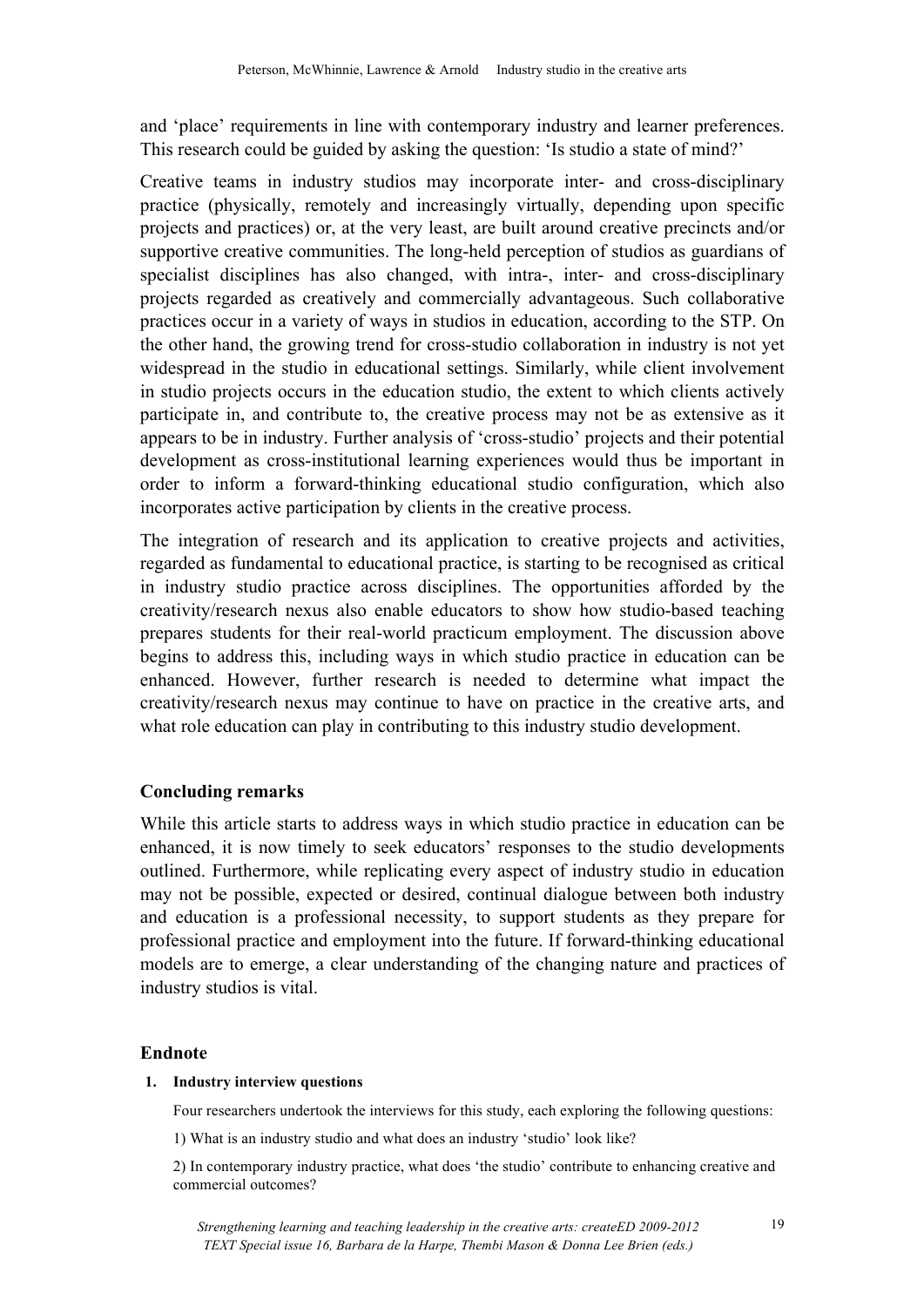3) Dimensions of an educational studio are understood as including: studio culture/creative community of people; physical space or constructed environment; and, projects and activities.

3a) Do you think these are common to your industry studios? If so, can you describe them as they relate to your field?

3b) Are there other descriptors that you feel should be added to the list to reflect studio practice in your industry?

4) How might industry studio change in the future?

5) What do you see as the priorities for the future of studios in universities?

#### **Works cited**

Corkery, L, Roche, B, Watson, K & Zehner, B 2007 'Transforming design studio learning and teaching through real world, interdisciplinary projects' Connected 2007 International Conference on Design Education 9-12 July 2007 University of New South Wales, Australia

de Freitas, N 2002 'Towards a definition of studio documentation: working tools and transparent record' *Working Papers in Art and Design 2*

http://sitem.herts.ac.uk/artdes\_research/papers/wpades/vol2/freitasfull.html (accessed 13 February 2011)

de la Harpe, B, Peterson, J F, Zehner, R, Frankham, N, Neale, D, Musgrave, E & McDermott, R 2009 'Assessment focus in studio: what is most prominent in architecture, art and design?' *International Journal of Art and Design Education 28*: 1, 37-51

Department of State and Regional Development 2009 'NSW Creative Industry: Economic Fundamentals'

http://www.business.nsw.gov.au/\_\_data/assets/pdf\_file/0011/5402/NSW\_creative\_industry\_economic fundamentals\_090204.pdf (accessed 1 June 2012)

Dutton, T 1987 'Design and studio pedagogy' *Journal of Architectural Education, 41*: 1, 16-25

Edmonds, E, Weakley, A, Candy, L, Fell, M, Knott, R, & Pauletto, S 2005 'The studio as laboratory: combining creative practice and digital technology research' *International Journal of Human Computer Studies 63*: 4-5, 452-481

Florida, R 2002 *The rise of the creative class,* New York: Basic Books

Gibson, C, & Klocker N 2004 'Academic publishing as 'creative' industry, and recent discourses of 'creative economies': some critical reflections *Area 36*: 4, 423-434

Landry, C 2000 *The creative city: a toolkit for urban innovators,* London: Earthscan

Lynch, K, Carbone, A, Arnott, D, & Jamieson, P 2001 'A studio based approach to teaching information technology', Seventh World Conference on Computers in Education, Copenhagen, July 29-August 3, 2001

Makela, M 2007 'Knowing through making: the role of the artifact in practice-led research' *Knowledge, Technology & Policy 20*, 157-163

McWilliam, E 2007 'Is creativity teachable? Conceptualising the creativity/pedagogy relationship in higher education' In Proceedings 30<sup>th</sup> HERDSA Annual Conference: Enhancing Higher Education, Theory and Scholarship, Adelaide at http://eprints.qut.edu.au (accessed 19 October 2012)

McWilliam, E, & Dawson, S 2008 'Teaching for creativity: towards sustainable and replicable pedagogical practice' *Higher Education 56:* 6, 633-643

Merriam, S 1990 *Case study research in education: a qualitative approach*, San Francisco: Jossey-Bass

Nelson, R 2004 'Doctoralness in the balance: the agonies of scholarly writing in studio research degrees' *TEXT Special Issue 3* (April) at http://www.griffith.edu.au/school/art/text/ (accessed 1 June 2012)

*Strengthening learning and teaching leadership in the creative arts: createED 2009-2012 TEXT Special issue 16, Barbara de la Harpe, Thembi Mason & Donna Lee Brien (eds.)*